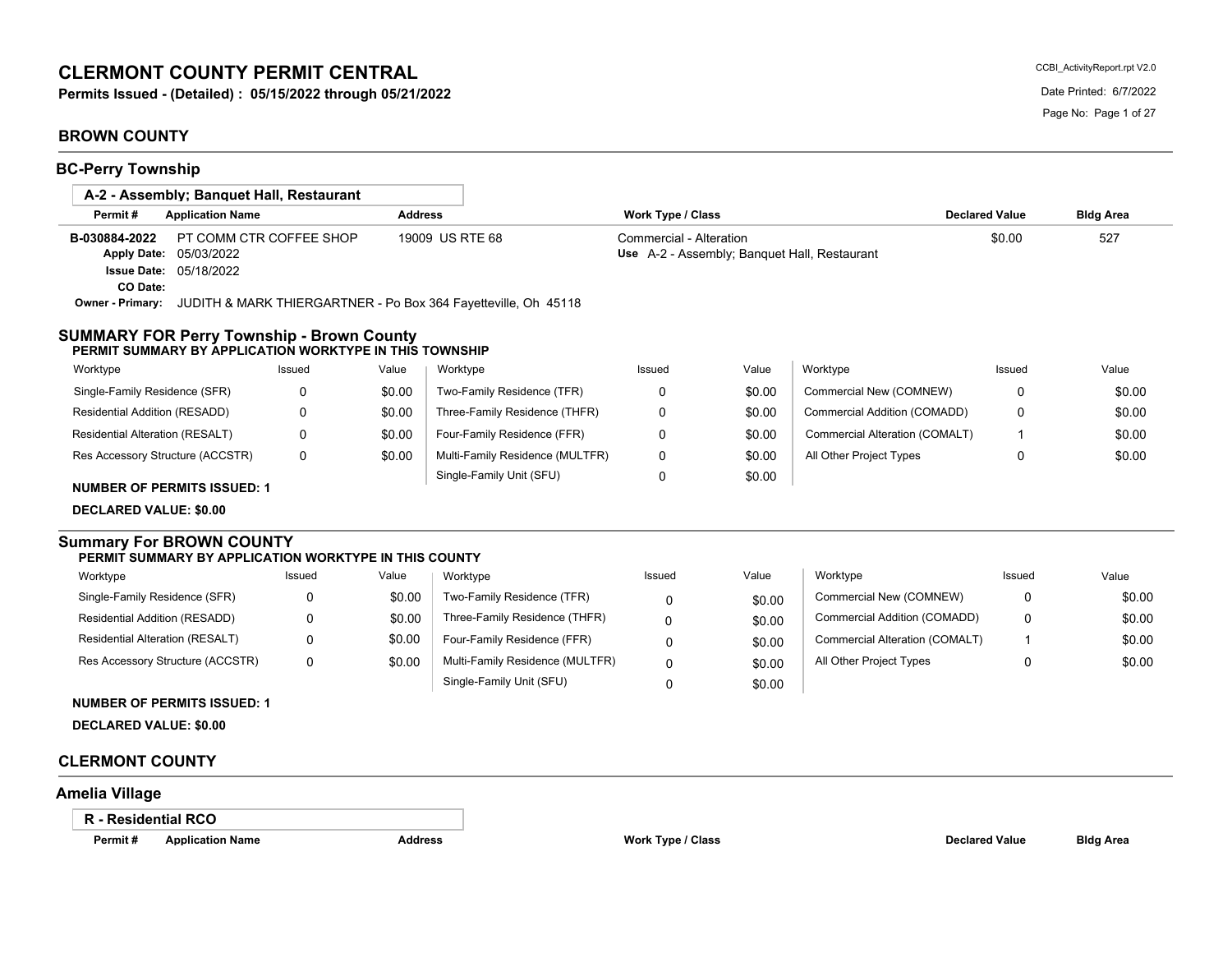| B-031877-2022           | HVAC REPLACEMENT                            | 14 CHAPEL RD | Residential - HVAC Replacement | \$9.497.00 |  |
|-------------------------|---------------------------------------------|--------------|--------------------------------|------------|--|
|                         | <b>Apply Date: 05/19/2022</b>               |              | Use R - Residential RCO        |            |  |
|                         | <b>Issue Date: 05/20/2022</b>               |              |                                |            |  |
| CO Date:                |                                             |              |                                |            |  |
| <b>Owner - Primary:</b> | VICKI DAVIS - 14 Chapel Rd Amelia, Oh 45102 |              |                                |            |  |

### **SUMMARY FOR Amelia Village**

#### **PERMIT SUMMARY BY APPLICATION WORKTYPE IN THIS TOWNSHIP**

| Worktype                             | Issued | Value      | Worktype                        | Issued | Value  | Worktype                       | Issued | Value      |
|--------------------------------------|--------|------------|---------------------------------|--------|--------|--------------------------------|--------|------------|
| Single-Family Residence (SFR)        | 0      | \$0.00     | Two-Family Residence (TFR)      |        | \$0.00 | Commercial New (COMNEW)        |        | \$0.00     |
| <b>Residential Addition (RESADD)</b> | n      | \$0.00     | Three-Family Residence (THFR)   |        | \$0.00 | Commercial Addition (COMADD)   |        | \$0.00     |
| Residential Alteration (RESALT)      |        | \$9.497.00 | Four-Family Residence (FFR)     |        | \$0.00 | Commercial Alteration (COMALT) | 0      | \$0.00     |
| Res Accessory Structure (ACCSTR)     | 0      | \$0.00     | Multi-Family Residence (MULTFR) | 0      | \$0.00 | All Other Project Types        |        | \$9,497.00 |
| <b>NUMBER OF PERMITS ISSUED: 1</b>   |        |            | Single-Family Unit (SFU)        |        | \$0.00 |                                |        |            |

**DECLARED VALUE: \$9,497.00**

# **Batavia Township**

| <b>R</b> - Residential RCO                                                                       |                                                                                                                             |                                                                                          |                                                                  |                       |                  |
|--------------------------------------------------------------------------------------------------|-----------------------------------------------------------------------------------------------------------------------------|------------------------------------------------------------------------------------------|------------------------------------------------------------------|-----------------------|------------------|
| Permit#                                                                                          | <b>Application Name</b>                                                                                                     | <b>Address</b>                                                                           | <b>Work Type / Class</b>                                         | <b>Declared Value</b> | <b>Bldg Area</b> |
| B-031321-2022<br><b>Apply Date:</b><br>CO Date:                                                  | <b>SOLAR PANELS</b><br>05/10/2022<br><b>Issue Date: 05/17/2022</b>                                                          | 1561 CLEARBROOK LN                                                                       | Residential - Solar Panels<br>Use R - Residential RCO            | \$11,000.00           | 0                |
| <b>Owner - Primary:</b>                                                                          |                                                                                                                             | WILLIAM G & DEBBIE L BOGGESS - 1561 Clearbrook Ln Amelia. Oh 45102                       |                                                                  |                       |                  |
| B-031332-2022<br><b>Apply Date:</b><br>CO Date:<br><b>Owner - Primary:</b>                       | <b>FRONTAGE</b><br>05/10/2022<br><b>Issue Date: 05/17/2022</b><br>JOHN D & LISA ELLIS - 1213 Nottingham Rd Amelia, Oh 45102 | 1213 NOTTINGHAM RD                                                                       | Residential - Site Development<br>Use R - Residential RCO        | \$3,000.00            | 0                |
| B-031371-2022<br><b>Apply Date:</b><br>CO Date:<br>Owner - Primary:                              | <b>RYAN HOMES</b><br>05/11/2022<br><b>Issue Date: 05/17/2022</b>                                                            | 1577 CLEARBROOK LN<br>ALAN SCHWARTZRYAN HOMES - 8622 Jacquemin Dr West Chester, Oh 45069 | Residential - Single Family Residence<br>Use R - Residential RCO | \$255,573.00          | 4,301            |
| B-031373-2022<br><b>Apply Date:</b><br>CO Date:<br><b>Owner - Primary:</b>                       | <b>RYAN HOMES</b><br>05/11/2022<br><b>Issue Date: 05/18/2022</b><br>NVR INC - 8622 Jacquemin Dr West Chester, Oh 45069      | 1575 CLEARBROOK LN                                                                       | Residential - Single Family Residence<br>Use R - Residential RCO | \$220,809.00          | 3,643            |
| B-031484-2022<br><b>Apply Date:</b><br><b>Issue Date:</b><br>CO Date:<br><b>Owner - Primary:</b> | <b>DECK</b><br>05/12/2022<br>05/17/2022<br>JEN LUNSFORD - 4784 Roses Run Batavia, Oh 45103                                  | 4784 ROSES RUN                                                                           | Residential - Addition<br>Use R - Residential RCO                | \$20,000.00           | 256              |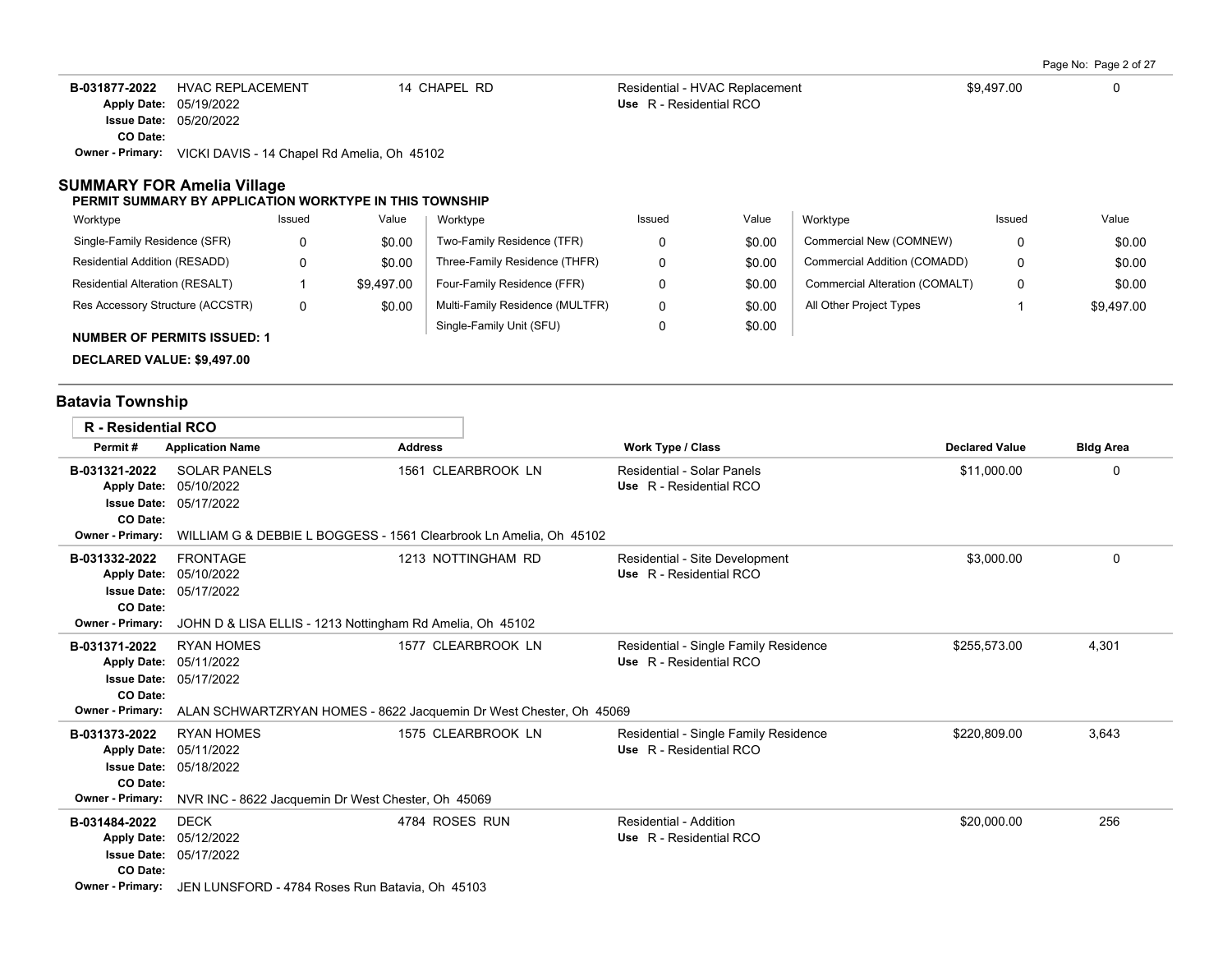|                                                 |                                                                                                                                                                    |                       |                                                                  |              | Page No: Page 3 of 27 |
|-------------------------------------------------|--------------------------------------------------------------------------------------------------------------------------------------------------------------------|-----------------------|------------------------------------------------------------------|--------------|-----------------------|
| B-031570-2022<br><b>Owner - Primary:</b>        | <b>HVAC REPLACEMENT</b><br>Apply Date: 05/13/2022<br>Issue Date: 05/18/2022<br>CO Date: 06/07/2022<br>BONNIE L MCDANIEL - 37 Apple Rd Amelia, Oh 45102             | 37 APPLE RD           | Residential - HVAC Replacement<br>Use R - Residential RCO        | \$7,800.00   | $\Omega$              |
| B-031638-2022                                   | VOE BLDG 125 PARENT                                                                                                                                                | 1336 ANACAPA CT       | Residential - Two Family Structure                               | \$217,415.00 | 5,501                 |
| CO Date:                                        | Apply Date: 05/14/2022<br>Issue Date: 05/18/2022                                                                                                                   |                       | Use R - Residential RCO                                          |              |                       |
| <b>Owner - Primary:</b>                         | M I HOMES OF CINCINNATI LLC - 9349 Waterstone Bv, Ste 100 Cincinnati, Oh 45249-8324                                                                                |                       |                                                                  |              |                       |
| B-031671-2022<br>CO Date:                       | <b>DREES HOMES</b><br>Apply Date: 05/16/2022<br><b>Issue Date: 05/18/2022</b>                                                                                      | 4281 TALBOT PL        | Residential - Single Family Residence<br>Use R - Residential RCO | \$549,184.00 | 5,127                 |
| <b>Owner - Primary:</b>                         | LINDA HUBERDREES HOMES - 211 Grandview Dr Ft Mitchell, Ky 41017                                                                                                    |                       |                                                                  |              |                       |
| B-031672-2022<br>CO Date:                       | <b>DREES HOMES</b><br>Apply Date: 05/16/2022<br><b>Issue Date: 05/18/2022</b>                                                                                      | 4288 TALBOT PL        | Residential - Single Family Residence<br>Use R - Residential RCO | \$502,446.00 | 4,297                 |
| Owner - Primary:                                | THE DREES COMPANY - 211 Grandview Dr Ft Mitchell, Ky 41017                                                                                                         |                       |                                                                  |              |                       |
| B-031765-2022<br><b>Apply Date:</b><br>CO Date: | <b>GARAGE DETACHED</b><br>05/17/2022<br><b>Issue Date: 05/20/2022</b>                                                                                              | 2227 OLD SR 32        | Residential - Accessory Structure<br>Use R - Residential RCO     | \$28,000.00  | 720                   |
|                                                 | Owner - Primary: RAYMOND III LINE - 2227 Old State Route 32 Batavia, Oh 45103                                                                                      |                       |                                                                  |              |                       |
| B-031878-2022<br>CO Date:                       | VOE BLDG 125 UNIT A<br>Apply Date: 05/19/2022<br><b>Issue Date: 05/19/2022</b>                                                                                     | 1336 ANACAPA CT       | Residential - Single Family Unit<br>Use R - Residential RCO      | \$0.00       | 2,750                 |
|                                                 | Owner - Primary: MIHOMES OF CINCINNATI LLC - 9349 Waterstone Bv, Ste 100 Cincinnati, Oh 45249-8324                                                                 |                       |                                                                  |              |                       |
| B-031879-2022<br>CO Date:                       | VOE BLDG 125 UNIT B<br>Apply Date: 05/19/2022<br><b>Issue Date: 05/19/2022</b>                                                                                     | 1338 ANACAPA CT       | Residential - Single Family Unit<br>Use R - Residential RCO      | \$0.00       | 2,750                 |
|                                                 | Owner - Primary: M I HOMES OF CINCINNATI LLC - 9349 Waterstone By, Ste 100 Cincinnati, Oh 45249-8324                                                               |                       |                                                                  |              |                       |
| B-031882-2022<br><b>Owner - Primary:</b>        | <b>HVAC REPLACEMENT</b><br>Apply Date: 05/19/2022<br><b>Issue Date: 05/20/2022</b><br>CO Date: 06/01/2022<br>STEVEN WELLS - 3829 Golden Meadow Ct Amelia, Oh 45102 | 3829 GOLDEN MEADOW CT | Residential - HVAC Replacement<br>Use R - Residential RCO        | \$14,950.00  | $\mathbf 0$           |
| B-031950-2022<br>CO Date:                       | <b>HVAC REPLACEMENT</b><br>Apply Date: 05/20/2022<br><b>Issue Date: 05/20/2022</b>                                                                                 | 8 WOODED RIDGE DR     | Residential - HVAC Replacement<br>Use R - Residential RCO        | \$7,818.00   | $\mathbf 0$           |
|                                                 | <b>Owner - Primary:</b> CARL E & DOLORES J BURNS - 8 Wooded Ridge Dr Amelia, Oh 45102                                                                              |                       |                                                                  |              |                       |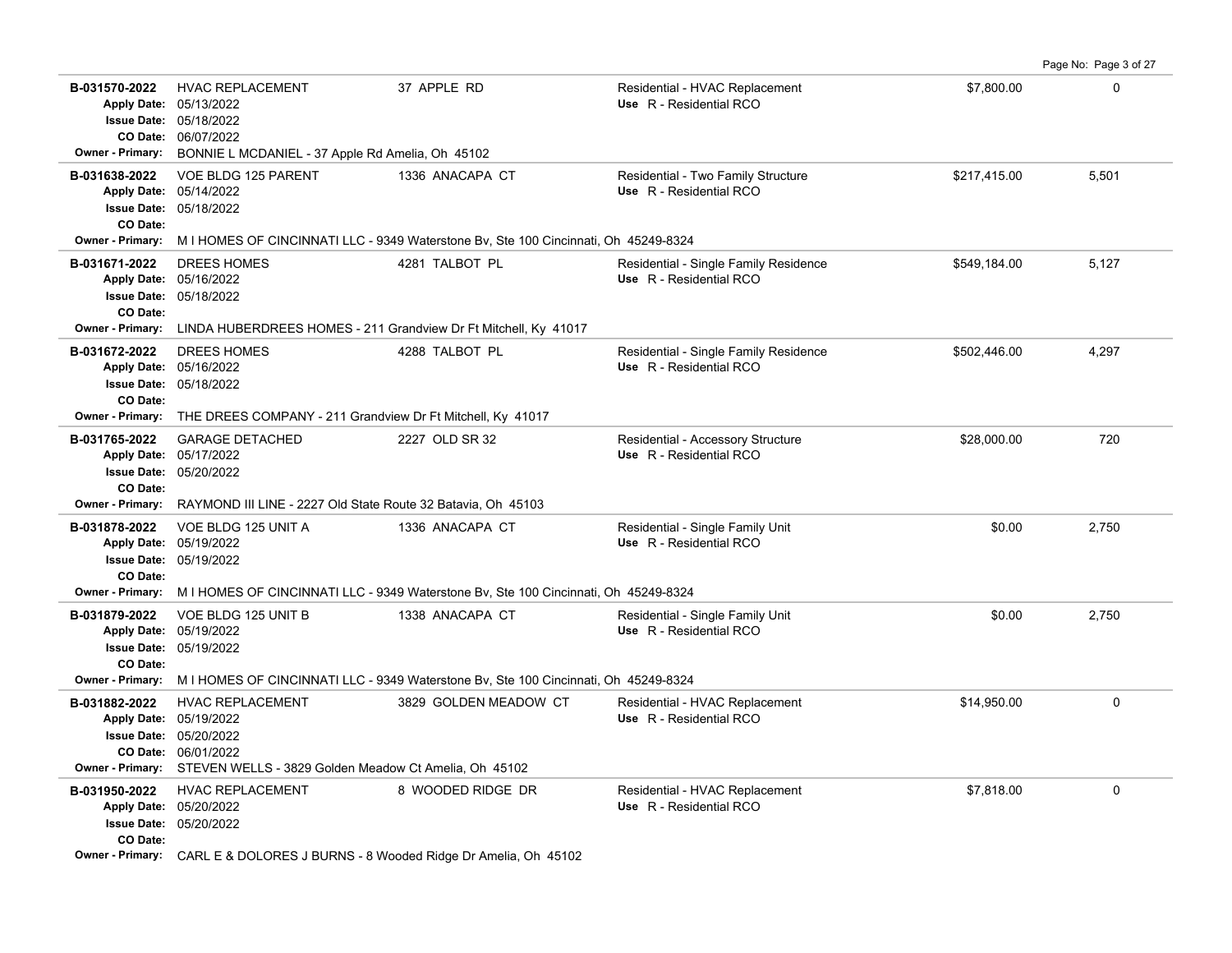Page No: Page 4 of 27

| B-031964-2022<br><b>ELECTRIC REPAIR</b><br>05/20/2022<br><b>Apply Date:</b><br><b>Issue Date: 05/20/2022</b><br>CO Date: |              |                | 1123 BILLINGSLEY DR                                                 |                          | Residential - Electric Service Upgrade<br>Use R - Residential RCO |                                                      | \$500.00              | 0                |
|--------------------------------------------------------------------------------------------------------------------------|--------------|----------------|---------------------------------------------------------------------|--------------------------|-------------------------------------------------------------------|------------------------------------------------------|-----------------------|------------------|
| Owner - Primary:                                                                                                         |              |                | CAITLIN & WILLIAM BODZENSKI - 1123 Billingsley Dr Batavia, Oh 45103 |                          |                                                                   |                                                      |                       |                  |
| <b>HVAC REPLACEMENT</b><br>B-031968-2022<br>05/20/2022<br><b>Apply Date:</b>                                             |              |                | 2060 NATCHEZ                                                        |                          | Residential - HVAC Replacement<br>Use R - Residential RCO         |                                                      | \$10,000.00           | 0                |
| <b>Issue Date: 05/20/2022</b>                                                                                            |              |                |                                                                     |                          |                                                                   |                                                      |                       |                  |
| CO Date:                                                                                                                 |              |                |                                                                     |                          |                                                                   |                                                      |                       |                  |
| Owner - Primary: MAUREEN E RAMMEL - 2060 Natchez Trce Batavia, Oh 45103                                                  |              |                |                                                                     |                          |                                                                   |                                                      |                       |                  |
| R-3 - Residential; Multi-family, Congregate Care                                                                         |              |                |                                                                     |                          |                                                                   |                                                      |                       |                  |
| Permit#<br><b>Application Name</b>                                                                                       |              | <b>Address</b> |                                                                     | Work Type / Class        |                                                                   |                                                      | <b>Declared Value</b> | <b>Bldg Area</b> |
| ELECTRIC UPGRADE<br>B-031695-2022<br>05/16/2022<br><b>Apply Date:</b><br><b>Issue Date: 05/16/2022</b>                   |              |                | 28 LUCY RUN RD                                                      | Commercial - Alteration  |                                                                   | Use R-3 - Residential; Multi-family, Congregate Care | \$5,500.00            | 0                |
| CO Date:<br>Owner - Primary: CROWN STATION LLC - 7265 Kenwood Rd, #111 Cincinnati, Oh 45236                              |              |                |                                                                     |                          |                                                                   |                                                      |                       |                  |
| <b>SUMMARY FOR Batavia Township</b><br>PERMIT SUMMARY BY APPLICATION WORKTYPE IN THIS TOWNSHIP                           |              |                |                                                                     |                          |                                                                   |                                                      |                       |                  |
| Worktype                                                                                                                 | Issued       | Value          | Worktype                                                            | Issued                   | Value                                                             | Worktype                                             | Issued                | Value            |
| Single-Family Residence (SFR)                                                                                            | 4            | \$1,528,012.00 | Two-Family Residence (TFR)                                          | 1                        | \$217,415.00                                                      | Commercial New (COMNEW)                              | $\mathbf 0$           | \$0.00           |
| Residential Addition (RESADD)                                                                                            | 1            | \$20,000.00    | Three-Family Residence (THFR)                                       | 0                        | \$0.00                                                            | Commercial Addition (COMADD)                         | 0                     | \$0.00           |
| Residential Alteration (RESALT)                                                                                          | 6            | \$52,068.00    | Four-Family Residence (FFR)                                         | 0                        | \$0.00                                                            | Commercial Alteration (COMALT)                       | 1                     | \$5,500.00       |
| Res Accessory Structure (ACCSTR)                                                                                         | $\mathbf{1}$ | \$28,000.00    | Multi-Family Residence (MULTFR)                                     | 0                        | \$0.00                                                            | All Other Project Types                              | 6                     | \$54,568.00      |
| <b>NUMBER OF PERMITS ISSUED: 17</b>                                                                                      |              |                | Single-Family Unit (SFU)                                            | 2                        | \$0.00                                                            |                                                      |                       |                  |
| <b>DECLARED VALUE: \$1,853,995.00</b>                                                                                    |              |                |                                                                     |                          |                                                                   |                                                      |                       |                  |
| <b>Batavia Village</b>                                                                                                   |              |                |                                                                     |                          |                                                                   |                                                      |                       |                  |
| R - Residential RCO                                                                                                      |              |                |                                                                     |                          |                                                                   |                                                      |                       |                  |
| Permit#<br><b>Application Name</b>                                                                                       |              | <b>Address</b> |                                                                     | <b>Work Type / Class</b> |                                                                   |                                                      | <b>Declared Value</b> | <b>Bldg Area</b> |
| <b>RYAN HOMES</b><br>B-031374-2022<br>Apply Date: 05/11/2022                                                             |              |                | 2553 BELLEVUE DR                                                    | Use R - Residential RCO  | Residential - Single Family Residence                             |                                                      | \$216,216.00          | 3,678            |

| <b>B-031376-2022</b> RYAN HOMES |                                                                            | 2490 STREAMSIDE DR | Residential - Single Family Residence | \$260.603.00 | 4.971 |
|---------------------------------|----------------------------------------------------------------------------|--------------------|---------------------------------------|--------------|-------|
|                                 | <b>Apply Date: 05/11/2022</b>                                              |                    | Use R - Residential RCO               |              |       |
|                                 | <b>Issue Date: 05/17/2022</b>                                              |                    |                                       |              |       |
| CO Date:                        |                                                                            |                    |                                       |              |       |
|                                 | <b>Owner - Primary:</b> NVR INC - 8622 Jacquemin Dr West Chester, Oh 45069 |                    |                                       |              |       |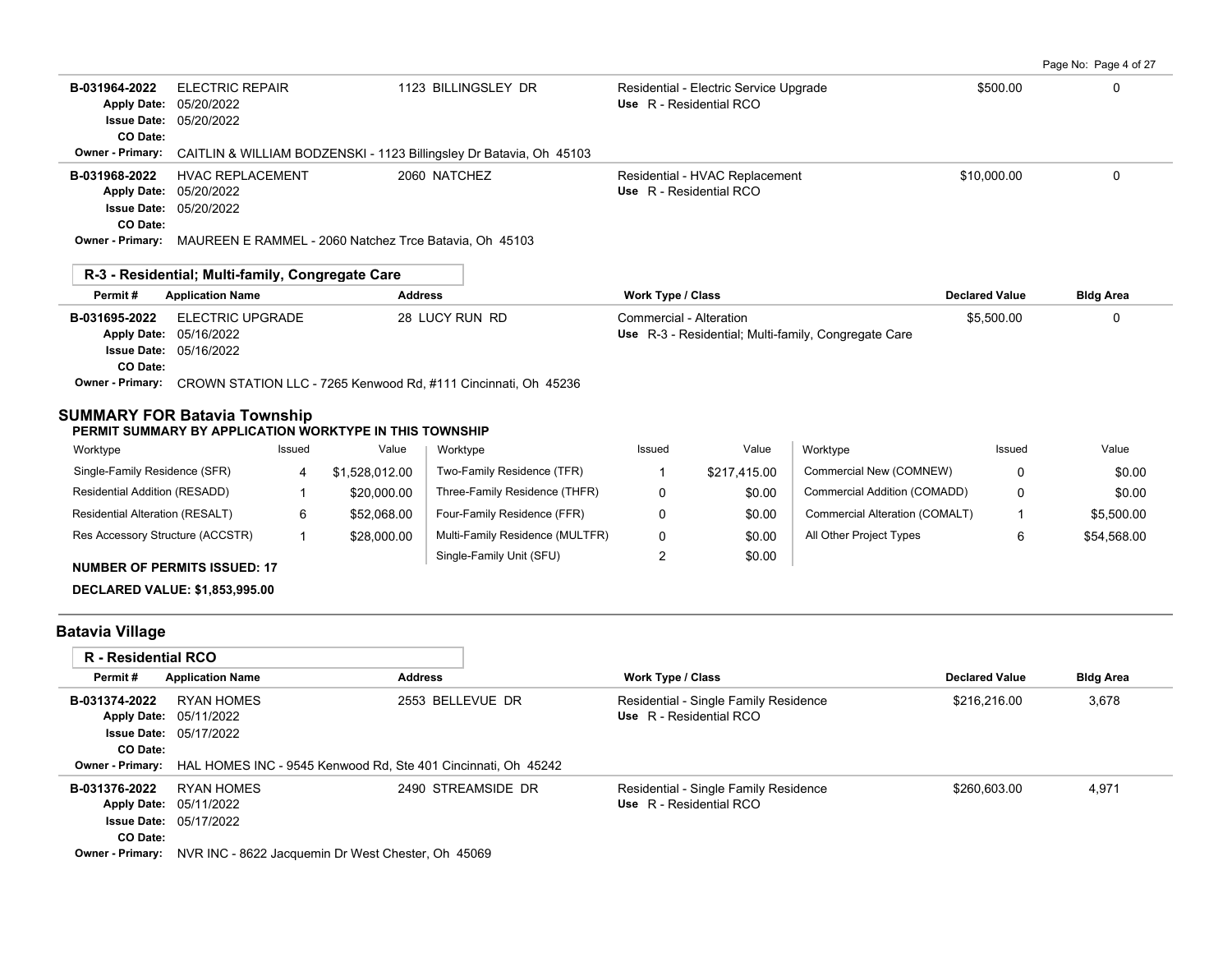B-031381-2022 RYAN HOMES 2534 BELLEVUE DR Residential - Single Family Residence \$220,077.00 4,128 05/17/2022 **Issue Date:** Apply Date: 05/11/2022 **Apply Date: Use** R - Residential RCO **CO Date: Owner - Primary:** HAL HOMES INC - 9545 Kenwood Rd, Ste 401 Cincinnati, Oh 45242 B-031452-2022 RYAN HOMES 2532 BELLEVUE DR Residential - Single Family Residence \$218,774.00 3,918 05/18/2022 **Issue Date:** 05/12/2022 **Apply Date: Use** R - Residential RCO **CO Date: Owner - Primary:** HAL HOMES INC - 9545 Kenwood Rd, Ste 401 Cincinnati, Oh 45242 **B-031690-2022** \$9,200.00 288 SHED 120 CHARLES ST Residential - Accessory Structure 05/19/2022 **Issue Date:** 05/16/2022 **Apply Date: Use** R - Residential RCO **CO Date: Owner - Primary:** RICHARD & CLAUDIA SMITH - 120 West Charles St Batavia, Oh 45103 B-031733-2022 ROOF REPLACEMENT 280 BROADWAY ST Residential - Roof Replacement \$11,362.73 \$62.73 05/17/2022 **Issue Date:** Apply Date: 05/17/2022 **Apply Date: Use** R - Residential RCO **CO Date: Owner - Primary:** MEGAN CULLEN & BRANDON DENSELER - 280 Broadway St Batavia, Oh 45103 **B-031862-2022** ELECTRIC REPAIR 2300 BRIDGEWATER DR Residential - Electric Service Upgrade \$500.00 \$500.00 0 05/18/2022 **Issue Date:** Apply Date: 05/18/2022 **Apply Date: Use** R - Residential RCO **CO Date: Owner - Primary:** JAY & DIANE HEALY - 2300 Bridgewater Dr Batavia, Oh 45103 B-031908-2022 ELECTRIC UPGRADE 280 BROADWAY ST Residential - Electric Service Upgrade \$2,765.00 \$2,765.00 06/03/2022 **CO Date:** 05/19/2022 **Issue Date:** 05/19/2022 **Apply Date: Use** R - Residential RCO **Owner - Primary:** MEGAN CULLEN & BRANDON DENSELER - 280 Broadway St Batavia, Oh 45103 **U - Utility & Miscellaneous Permit # Application Name Address Work Type / Class Declared Value Bldg Area B-031848-2022** \$8,000.00 0 INCINERATOR ELECTRIC & NG PP 4470 SR 222 Commercial - Alteration 05/18/2022 **Issue Date:** Apply Date: 05/18/2022 **Apply Date: Use** U - Utility & Miscellaneous **CO Date:**

Page No: Page 5 of 27

**Owner - Primary:** BG BRITTONCLERMONT COUNTY BOARD OF COMMISSIONERS - 101 E Main St, 3Rd Floor Batavia, Oh 45103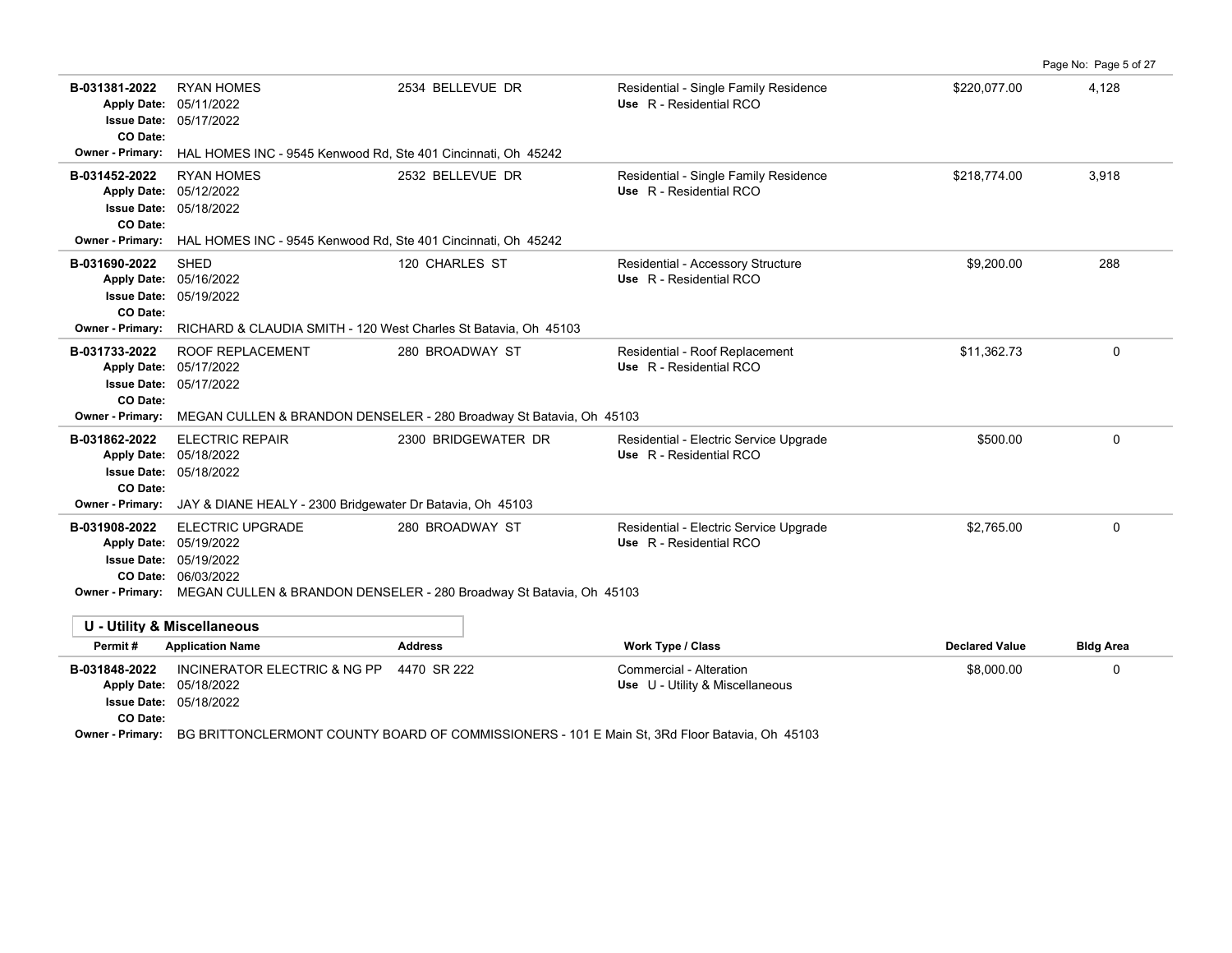# **SUMMARY FOR Batavia Village**

**PERMIT SUMMARY BY APPLICATION WORKTYPE IN THIS TOWNSHIP**

| Worktype                                                                                                                                                                                                                                                                                                                                                                                                               | Issued | Value        | Worktype                        | Issued | Value  | Worktype                       | Issued | Value       |
|------------------------------------------------------------------------------------------------------------------------------------------------------------------------------------------------------------------------------------------------------------------------------------------------------------------------------------------------------------------------------------------------------------------------|--------|--------------|---------------------------------|--------|--------|--------------------------------|--------|-------------|
| Single-Family Residence (SFR)                                                                                                                                                                                                                                                                                                                                                                                          |        | \$915.670.00 | Two-Family Residence (TFR)      |        | \$0.00 | Commercial New (COMNEW)        |        | \$0.00      |
| Residential Addition (RESADD)                                                                                                                                                                                                                                                                                                                                                                                          |        | \$0.00       | Three-Family Residence (THFR)   |        | \$0.00 | Commercial Addition (COMADD)   | 0      | \$0.00      |
| Residential Alteration (RESALT)                                                                                                                                                                                                                                                                                                                                                                                        |        | \$14,627.73  | Four-Family Residence (FFR)     |        | \$0.00 | Commercial Alteration (COMALT) |        | \$8,000.00  |
| Res Accessory Structure (ACCSTR)                                                                                                                                                                                                                                                                                                                                                                                       |        | \$9,200.00   | Multi-Family Residence (MULTFR) |        | \$0.00 | All Other Project Types        |        | \$11,362.73 |
| $\mathbf{A} \mathbf{B} \mathbf{A} \mathbf{B} \mathbf{A} \mathbf{B} \mathbf{A} \mathbf{B} \mathbf{A} \mathbf{A} \mathbf{A} \mathbf{A} \mathbf{A} \mathbf{A} \mathbf{A} \mathbf{A} \mathbf{A} \mathbf{A} \mathbf{A} \mathbf{A} \mathbf{A} \mathbf{A} \mathbf{A} \mathbf{A} \mathbf{A} \mathbf{A} \mathbf{A} \mathbf{A} \mathbf{A} \mathbf{A} \mathbf{A} \mathbf{A} \mathbf{A} \mathbf{A} \mathbf{A} \mathbf{A} \mathbf{$ |        |              | Single-Family Unit (SFU)        |        | \$0.00 |                                |        |             |

### **NUMBER OF PERMITS ISSUED: 9**

**DECLARED VALUE: \$947,497.73**

# **Goshen Township**

| R - Residential RCO                                  |                                                                                                                                                                                          |                                                                                                 |                                                                  |                       |                  |
|------------------------------------------------------|------------------------------------------------------------------------------------------------------------------------------------------------------------------------------------------|-------------------------------------------------------------------------------------------------|------------------------------------------------------------------|-----------------------|------------------|
| Permit#                                              | <b>Application Name</b>                                                                                                                                                                  | <b>Address</b>                                                                                  | <b>Work Type / Class</b>                                         | <b>Declared Value</b> | <b>Bldg Area</b> |
| B-031424-2022<br>CO Date:<br><b>Owner - Primary:</b> | <b>RYAN HOMES</b><br>Apply Date: 05/11/2022<br>Issue Date: 05/17/2022<br>NVR INC - 8622 Jacquemin Dr West Chester, Oh 45069                                                              | 6464 TRALEE LN                                                                                  | Residential - Single Family Residence<br>Use R - Residential RCO | \$250,000.00          | 2,744            |
| B-031674-2022                                        | <b>HVAC REPLACEMENT</b><br>Apply Date: 05/16/2022<br><b>Issue Date: 05/16/2022</b><br>CO Date: 05/24/2022<br>Owner - Primary: RONALD E NIEDERLEHNER - 5219 Woodtop Dr Loveland, Oh 45140 | 5219 WOODTOP DR                                                                                 | Residential - HVAC Replacement<br>Use R - Residential RCO        | \$7,586.00            | 0                |
| B-031687-2022<br>CO Date:                            | <b>SOLAR PANELS</b><br>Apply Date: 05/16/2022<br><b>Issue Date: 05/17/2022</b><br>Owner - Primary: APRIL L & CASHMAN JENNIFER KAMMERER - 7105 Tallwood Ct Loveland, Oh 45140             | 7105 TALLWOOD CT                                                                                | <b>Residential - Solar Panels</b><br>Use R - Residential RCO     | \$12,000.00           | 0                |
| B-031740-2022<br>Owner - Primary:                    | POOL INGROUND<br>Apply Date: 05/17/2022<br><b>Issue Date: 05/17/2022</b><br>CO Date: 05/26/2022<br>KENNETH & MELISSA L SIMONE - 1222 Silvercreek Cir Loveland, Oh 45140                  | 1222 SILVERCREEK CIR                                                                            | <b>Residential - Alteration</b><br>Use R - Residential RCO       | \$70,000.00           | 0                |
| B-031864-2022<br>CO Date:<br><b>Owner - Primary:</b> | <b>ROOF REPLACEMENT</b><br>Apply Date: 05/18/2022<br><b>Issue Date: 05/18/2022</b><br>ROBERT A & CAROL G MEYER - 1277 Cross Creek Dr Loveland, Oh 45140                                  | 1277 CROSS CREEK DR                                                                             | Residential - Roof Replacement<br>Use R - Residential RCO        | \$11.500.00           | 0                |
| B-031876-2022<br>CO Date:<br><b>Owner - Primary:</b> | <b>HVAC REPLACEMENT</b><br>Apply Date: 05/19/2022<br><b>Issue Date: 05/20/2022</b>                                                                                                       | 1221 SILVERCREEK CIR<br>JACQUELINE & ERB CAROL A TODD - 1221 Silvercreek Cir Loveland, Oh 45140 | Residential - HVAC Replacement<br>Use R - Residential RCO        | \$8,500.00            | 0                |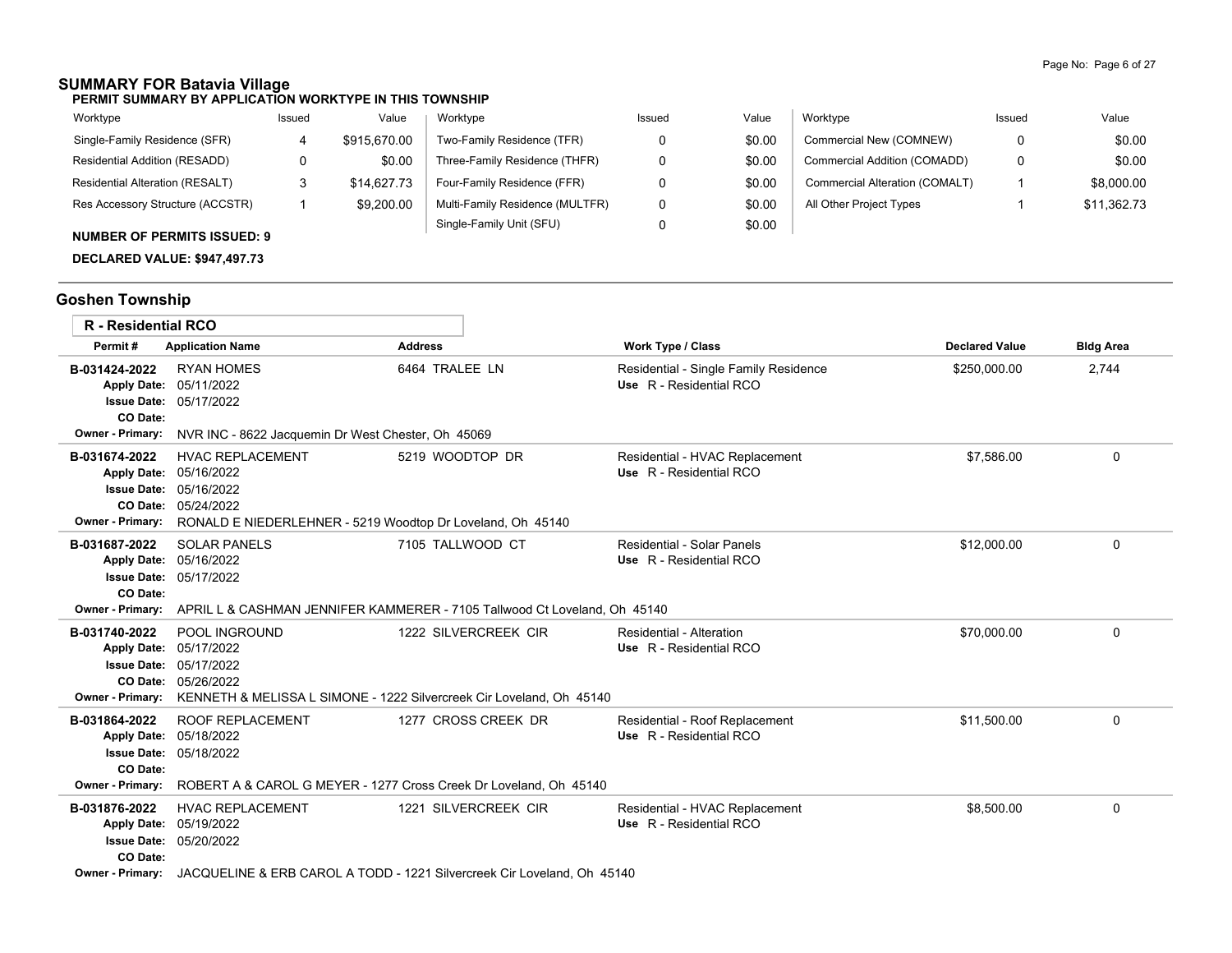## **SUMMARY FOR Goshen Township**

**PERMIT SUMMARY BY APPLICATION WORKTYPE IN THIS TOWNSHIP**

| Worktype                           | Issued | Value        | Worktype                        | Issued | Value  | Worktype                       | Issued | Value       |
|------------------------------------|--------|--------------|---------------------------------|--------|--------|--------------------------------|--------|-------------|
| Single-Family Residence (SFR)      |        | \$250.000.00 | Two-Family Residence (TFR)      |        | \$0.00 | Commercial New (COMNEW)        |        | \$0.00      |
| Residential Addition (RESADD)      |        | \$0.00       | Three-Family Residence (THFR)   |        | \$0.00 | Commercial Addition (COMADD)   |        | \$0.00      |
| Residential Alteration (RESALT)    |        | \$109.586.00 | Four-Family Residence (FFR)     |        | \$0.00 | Commercial Alteration (COMALT) |        | \$0.00      |
| Res Accessory Structure (ACCSTR)   |        | \$0.00       | Multi-Family Residence (MULTFR) |        | \$0.00 | All Other Project Types        |        | \$39,586.00 |
| <b>NUMBER OF PERMITS ISSUED: 6</b> |        |              | Single-Family Unit (SFU)        |        | \$0.00 |                                |        |             |

**DECLARED VALUE: \$359,586.00**

# **Miami Township**

| <b>B</b> - Business        |                                                                                                                                                                                       |                   |                                                                                  |                       |                  |
|----------------------------|---------------------------------------------------------------------------------------------------------------------------------------------------------------------------------------|-------------------|----------------------------------------------------------------------------------|-----------------------|------------------|
| Permit#                    | <b>Application Name</b>                                                                                                                                                               | <b>Address</b>    | <b>Work Type / Class</b>                                                         | <b>Declared Value</b> | <b>Bldg Area</b> |
| F-030996-2022<br>CO Date:  | KITCHEN HOOD DEMO<br>Apply Date: 05/04/2022<br><b>Issue Date: 05/17/2022</b>                                                                                                          | 934 BUSINESS 28   | Fire Protection Systems - Fire Sprinkler - Kitchen Hood Supp<br>Use B - Business | \$400.00              | 0                |
|                            | Owner - Primary: CLERMONT NURSING REALTY LLC - 25000 Country Club Blvd, Ste 255 Northe Olmsted, Oh 44070                                                                              |                   |                                                                                  |                       |                  |
| N/A                        |                                                                                                                                                                                       |                   |                                                                                  |                       |                  |
| Permit#                    | <b>Application Name</b>                                                                                                                                                               | <b>Address</b>    | <b>Work Type / Class</b>                                                         | <b>Declared Value</b> | <b>Bldg Area</b> |
| F-030957-2022<br>CO Date:  | <b>CLOVER SENIOR APTS FM</b><br>Apply Date: 05/03/2022<br><b>Issue Date: 05/17/2022</b><br>Owner - Primary: DAVID H TRUSTEE ET AL TODD - 201 E Fifth St, Ste 900 Cincinnati, Oh 45202 | 6350 TODD FARM LN | Fire Protection Systems - Fire Main<br>Use N/A                                   | \$80,000.00           | 138,121          |
|                            |                                                                                                                                                                                       |                   |                                                                                  |                       |                  |
| <b>R</b> - Residential RCO |                                                                                                                                                                                       |                   |                                                                                  |                       |                  |
| Permit#                    | <b>Application Name</b>                                                                                                                                                               | <b>Address</b>    | <b>Work Type / Class</b>                                                         | <b>Declared Value</b> | <b>Bldg Area</b> |
| B-026263-2021<br>CO Date:  | DENTAL EXCEL PKNG LOT EXP<br>Apply Date: 11/04/2021<br><b>Issue Date: 05/19/2022</b>                                                                                                  | 1188 SR 131       | Commercial - Site Development<br>Use R - Residential RCO                         | \$75,000.00           | 0                |
| <b>Owner - Primary:</b>    | MILFORD DENTAL EXCELLENCE REAL ESTATE - 1188 State Route 131 Milford, Oh 45150                                                                                                        |                   |                                                                                  |                       |                  |
| B-031034-2022<br>CO Date:  | 2ND FLR & REAR GARAGE<br>Apply Date: 05/05/2022<br>Issue Date: 05/20/2022                                                                                                             | 6260 SHAGBARK DR  | Residential - Addition<br>Use R - Residential RCO                                | \$127,000.00          | 670              |
| <b>Owner - Primary:</b>    | MARK & AMANDA OTTE - 6260 Shagbark Dr Loveland, Oh 45140                                                                                                                              |                   |                                                                                  |                       |                  |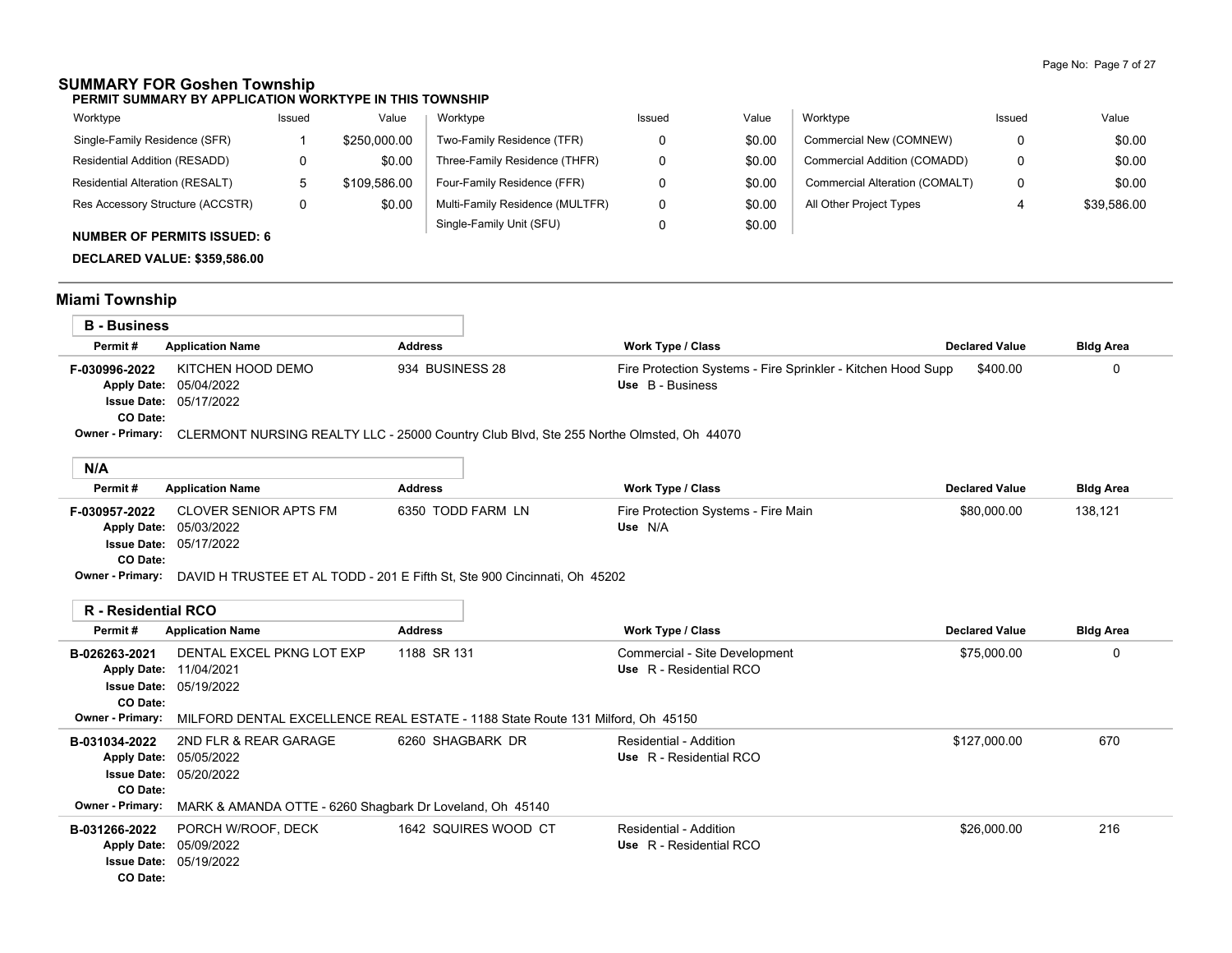| Owner - Primary:                                                        |                                                                 | KARL J & SHANNON S TREIER - 1642 Squires Wood Ct Milford, Oh 45150                                                 |                                                                  |              |             |
|-------------------------------------------------------------------------|-----------------------------------------------------------------|--------------------------------------------------------------------------------------------------------------------|------------------------------------------------------------------|--------------|-------------|
| B-031273-2022<br>Apply Date: 05/09/2022<br>CO Date:                     | <b>DECK</b><br><b>Issue Date: 05/17/2022</b>                    | 1170 CLOVER FIELD DR                                                                                               | Residential - Addition<br>Use R - Residential RCO                | \$6,000.00   | 320         |
| <b>Owner - Primary:</b>                                                 | JASON & CRYSTAL WHITE - 1170 Clover Field Dr Loveland, Oh 45140 |                                                                                                                    |                                                                  |              |             |
| B-031310-2022<br>Apply Date: 05/10/2022<br>CO Date:                     | <b>M/I HOMES</b><br><b>Issue Date: 05/16/2022</b>               | 1435 PALMA DR                                                                                                      | Residential - Single Family Residence<br>Use R - Residential RCO | \$197,780.00 | 6,251       |
| Owner - Primary:                                                        |                                                                 | M/I HOMES OF CINCINNATI LLC - 9349 Waterstone Blvd, Ste 100 Cincinnati, Oh 45249                                   |                                                                  |              |             |
| B-031312-2022<br>Apply Date: 05/10/2022<br>CO Date:                     | <b>M/I HOMES</b><br><b>Issue Date: 05/17/2022</b>               | 1424 PALMA DR<br>Owner - Primary: M/I HOMES OF CINCINNATI LLC - 9349 Waterstone Blvd, Ste 100 Cincinnati, Oh 45249 | Residential - Single Family Residence<br>Use R - Residential RCO | \$141,625.00 | 4,606       |
|                                                                         | <b>M/I HOMES</b>                                                | 1432 PALMA DR                                                                                                      |                                                                  |              | 5,318       |
| B-031496-2022<br>Apply Date: 05/12/2022<br>CO Date:                     | Issue Date: 05/18/2022                                          |                                                                                                                    | Residential - Single Family Residence<br>Use R - Residential RCO | \$170,115.00 |             |
| <b>Owner - Primary:</b>                                                 |                                                                 | M/I HOMES OF CINCINNATI LLC - 9349 Waterstone Blvd, Ste 100 Cincinnati, Oh 45249                                   |                                                                  |              |             |
| B-031500-2022<br>Apply Date: 05/12/2022<br>CO Date:                     | DECK, KITCHEN, ELEC, LAUNDRY<br><b>Issue Date: 05/16/2022</b>   | 6426 BIRCH CREEK DR                                                                                                | Residential - Addition<br>Use R - Residential RCO                | \$94,000.00  | 918         |
| <b>Owner - Primary:</b>                                                 |                                                                 | PATRICK G & MARIA ODANIEL - 6426 Birch Creek Dr Loveland, Oh 45140                                                 |                                                                  |              |             |
| B-031579-2022<br>Apply Date: 05/13/2022<br>CO Date:<br>Owner - Primary: | <b>DECK ROOF</b><br><b>Issue Date: 05/17/2022</b>               | 1094 HAYWARD CIR<br>BARRY D JR & KRISTINA M WASMUND - 1094 Hayward Cir Milford, Oh 45150                           | Residential - Addition<br>Use R - Residential RCO                | \$37,000.00  | 144         |
| B-031644-2022<br>Apply Date: 05/14/2022<br>CO Date:                     | POOL INGROUND<br><b>Issue Date: 05/20/2022</b>                  | 5950 PRICE RD                                                                                                      | Residential - Alteration<br>Use R - Residential RCO              | \$50,000.00  | $\Omega$    |
| <b>Owner - Primary:</b>                                                 | GORDON & HEATHER NIELSEN - 5950 Price Rd Milford, Oh 45150      |                                                                                                                    |                                                                  |              |             |
| B-031736-2022<br>Apply Date: 05/17/2022<br>CO Date:                     | <b>HVAC REPLACEMENT</b><br>Issue Date: 05/18/2022               | 987 VALLEY VIEW DR                                                                                                 | Residential - HVAC Replacement<br>Use R - Residential RCO        | \$3,500.00   | 0           |
|                                                                         |                                                                 | Owner - Primary: JAMES DASHLEY & CHELSEA BIGGERSTAFF - 987 Valley View Dr Milford, Oh 45150                        |                                                                  |              |             |
| B-031745-2022<br>Apply Date: 05/17/2022<br>CO Date:                     | <b>HVAC REPLACEMENT</b><br><b>Issue Date: 05/17/2022</b>        | 6123 DOE CT                                                                                                        | Residential - HVAC Replacement<br>Use R - Residential RCO        | \$6,000.00   | $\mathbf 0$ |

**Owner - Primary:** KEEFE C & NORA L STANGER - 6123 Doe Ct Loveland, Oh 45140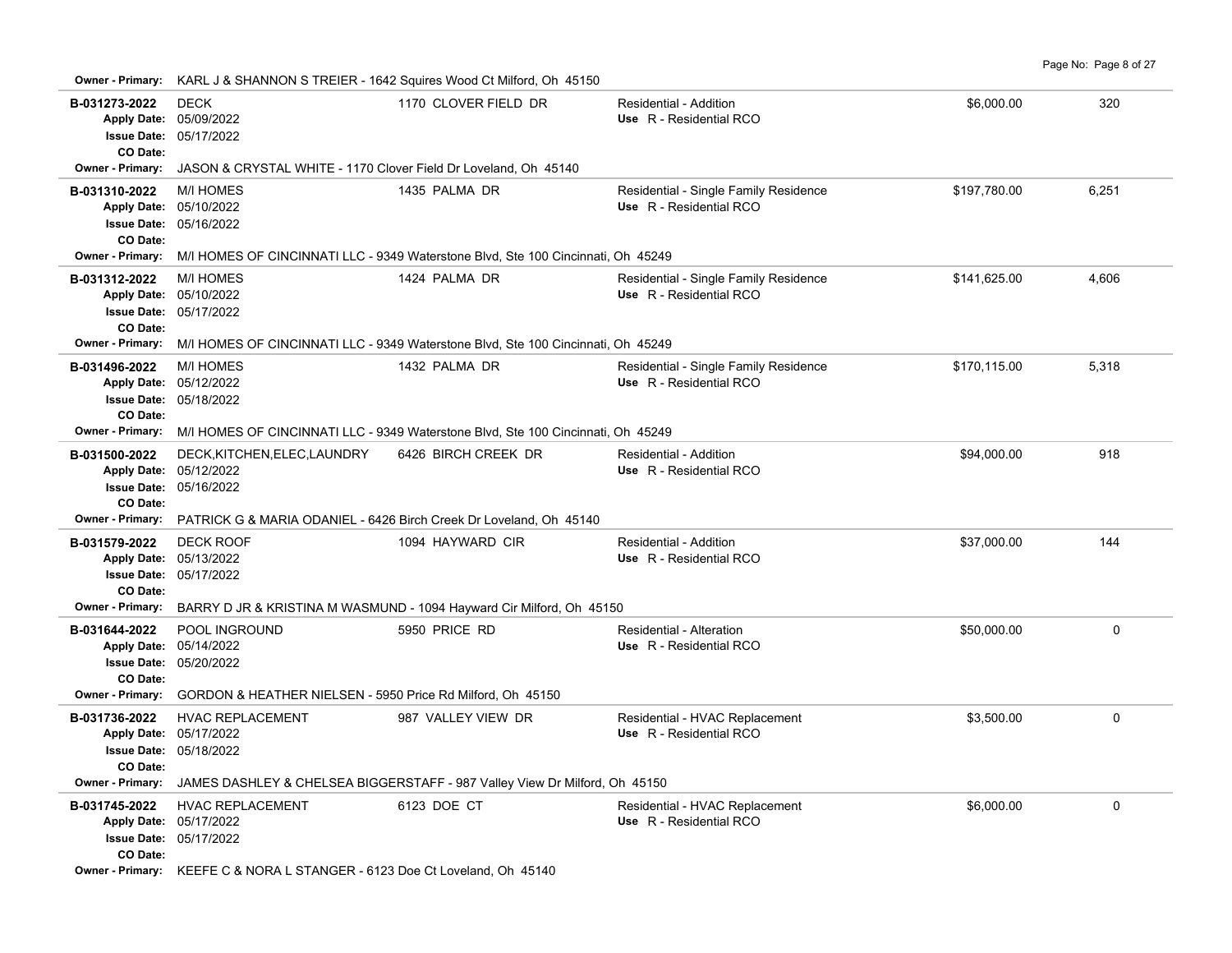|                                                                                                                 |                                                                                                                                                                                    |                                                                       |                                                                   |             | Page No: Page 9 of 27 |
|-----------------------------------------------------------------------------------------------------------------|------------------------------------------------------------------------------------------------------------------------------------------------------------------------------------|-----------------------------------------------------------------------|-------------------------------------------------------------------|-------------|-----------------------|
| B-031790-2022<br>Apply Date: 05/17/2022<br>Issue Date: 05/19/2022<br>CO Date:                                   | <b>SOLAR PANELS</b>                                                                                                                                                                | 455 CARSON WAY                                                        | Residential - Solar Panels<br>Use R - Residential RCO             | \$30,000.00 | $\mathbf 0$           |
| <b>Owner - Primary:</b>                                                                                         | BART PATTON - 455 Carson Way Loveland, Oh 45140                                                                                                                                    |                                                                       |                                                                   |             |                       |
| B-031853-2022<br>Apply Date: 05/18/2022<br><b>Owner - Primary:</b>                                              | <b>GAS LINE NG PP</b><br>Issue Date: 05/18/2022<br>CO Date: 05/20/2022<br>JESSICA ADAMS - 781 Twin Fox Dr Milford, Oh 45150                                                        | 781 TWIN FOX DR                                                       | Residential - Alteration<br>Use R - Residential RCO               | \$1,200.00  | 0                     |
| B-031898-2022<br>Apply Date: 05/19/2022<br>CO Date:<br><b>Owner - Primary:</b>                                  | <b>DRIVEWAY</b><br>Issue Date: 05/20/2022<br>JAMES DENIKE - 6137 Branch Hill Guinea Pi Milford, Oh 45150                                                                           | 6137 BRANCH HILL GUINEA RD                                            | Residential - Site Development<br>Use R - Residential RCO         | \$16,000.00 | 0                     |
| B-031900-2022<br>Apply Date: 05/19/2022<br>Issue Date: 05/19/2022<br>CO Date:<br><b>Owner - Primary:</b>        | <b>HVAC REPLACEMENT</b><br>KENNETH R & KAREN VERKAMP - 249 Apache Tri Loveland, Oh 45140                                                                                           | 249 APACHE TRL                                                        | Residential - HVAC Replacement<br>Use R - Residential RCO         | \$7,000.00  | 0                     |
| B-031929-2022<br>Apply Date: 05/19/2022<br>CO Date:                                                             | POOL INGROUND<br><b>Issue Date: 05/19/2022</b>                                                                                                                                     | 1407 BLACKSTONE PL                                                    | Residential - Alteration<br>Use R - Residential RCO               | \$80,000.00 | $\Omega$              |
| <b>Owner - Primary:</b>                                                                                         |                                                                                                                                                                                    | ANNE M & JARED J SCHINBECKLER - 1407 Blackstone PI Loveland, Oh 45140 |                                                                   |             |                       |
| B-031948-2022<br>Apply Date: 05/20/2022<br><b>Issue Date: 05/20/2022</b><br>CO Date:<br><b>Owner - Primary:</b> | ROOF REPLACEMENT                                                                                                                                                                   | 6348 TRAILRIDGE CT                                                    | Residential - Roof Replacement<br>Use R - Residential RCO         | \$16,524.00 | 0                     |
| B-031951-2022<br>Apply Date: 05/20/2022<br>CO Date:<br>Owner - Primary:                                         | ANN WILSON TRUSTEE ELLIS - 6348 Trailridge Ct Loveland, Oh 45140<br><b>ROOF REPLACEMENT</b><br><b>Issue Date: 05/20/2022</b><br>JACOB C MAUCH - 5737 Willnean Dr Milford, Oh 45150 | 5737 WILLNEAN DR                                                      | Residential - Roof Replacement<br>Use R - Residential RCO         | \$24,640.84 | 0                     |
| B-031969-2022<br>Apply Date: 05/20/2022<br>CO Date:<br><b>Owner - Primary:</b>                                  | HVAC REPLACEMENT<br><b>Issue Date: 05/20/2022</b><br>ANDREW C & LORI A JEROME - 1257 Ridgewood Dr Loveland, Oh 45140                                                               | 1257 RIDGEWOOD DR                                                     | Residential - HVAC Replacement<br>Use R - Residential RCO         | \$6,000.00  | 0                     |
| B-032000-2022<br>Apply Date: 05/20/2022                                                                         | <b>ELECTRIC UPGRADE</b><br>Issue Date: 05/20/2022<br>CO Date: 05/25/2022<br><b>Owner - Primary:</b> JAMES R & ERIN A NORMAN - 1195 Mellie Ave Milford, Oh 45150                    | 1193 MELLIE AVE                                                       | Residential - Electric Service Upgrade<br>Use R - Residential RCO | \$1,750.00  | 0                     |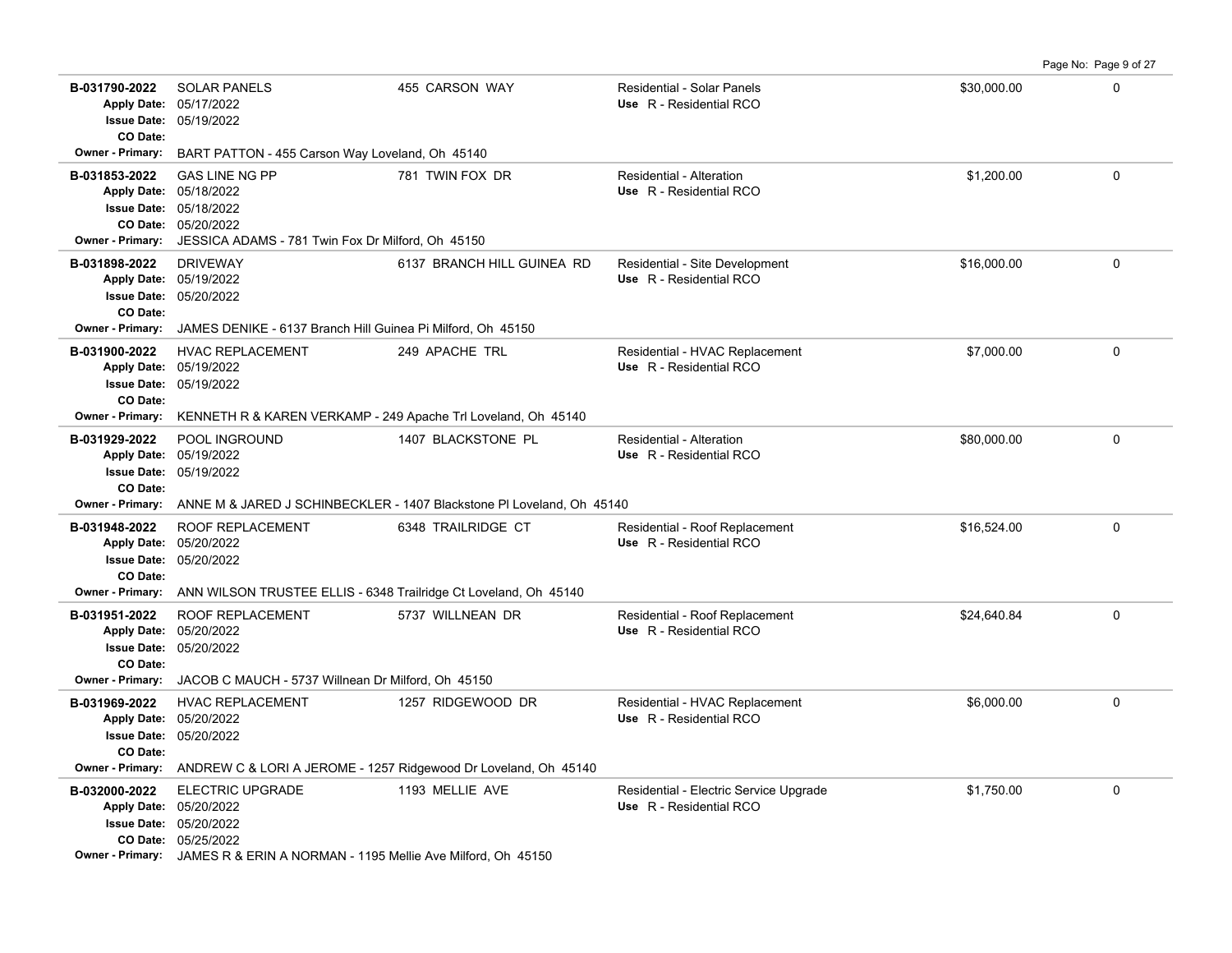| B-032044-2022           | HVAC REPLACEMENT                                                                      | 5607 FLAGSTONE WAY                                                | Residential - HVAC Replacement |       |          | \$10.570.00 | 0     |
|-------------------------|---------------------------------------------------------------------------------------|-------------------------------------------------------------------|--------------------------------|-------|----------|-------------|-------|
| <b>Apply Date:</b>      | 05/21/2022                                                                            |                                                                   | Use R - Residential RCO        |       |          |             |       |
|                         | <b>Issue Date: 05/21/2022</b>                                                         |                                                                   |                                |       |          |             |       |
| CO Date:                |                                                                                       |                                                                   |                                |       |          |             |       |
| <b>Owner - Primary:</b> |                                                                                       | ROBERT D & KATHLEEN HODGES - 5607 Flagstone Way Milford, Oh 45150 |                                |       |          |             |       |
|                         | SUMMARY FOR Miami Township<br>PERMIT SUMMARY BY APPLICATION WORKTYPE IN THIS TOWNSHIP |                                                                   |                                |       |          |             |       |
| Worktype                | Issued                                                                                | Worktype<br>Value                                                 | Issued                         | Value | Worktype | Issued      | Value |

| <b>VVUINLYDU</b>                    | 1334 <del>0</del> 4 | value        | <b>VVUINLYPU</b>                | 199464 | value  | <b>VVUINLYPU</b>               | 1334 <del>0</del> 4 | value        |
|-------------------------------------|---------------------|--------------|---------------------------------|--------|--------|--------------------------------|---------------------|--------------|
| Single-Family Residence (SFR)       |                     | \$509,520.00 | Two-Family Residence (TFR)      |        | \$0.00 | Commercial New (COMNEW)        |                     | \$0.00       |
| Residential Addition (RESADD)       |                     | \$290,000.00 | Three-Family Residence (THFR)   |        | \$0.00 | Commercial Addition (COMADD)   |                     | \$0.00       |
| Residential Alteration (RESALT)     | 12                  | \$237.184.84 | Four-Family Residence (FFR)     |        | \$0.00 | Commercial Alteration (COMALT) |                     | \$0.00       |
| Res Accessory Structure (ACCSTR)    | 0                   | \$0.00       | Multi-Family Residence (MULTFR) |        | \$0.00 | All Other Project Types        |                     | \$275.634.84 |
|                                     |                     |              | Single-Family Unit (SFU)        |        | \$0.00 |                                |                     |              |
| <b>NUMBER OF PERMITS ISSUED: 24</b> |                     |              |                                 |        |        |                                |                     |              |

**DECLARED VALUE: \$1,208,104.84**

# **Monroe Township**

| <b>R</b> - Residential RCO |                                                          |                                                                                            |                                   |                       |                  |
|----------------------------|----------------------------------------------------------|--------------------------------------------------------------------------------------------|-----------------------------------|-----------------------|------------------|
| Permit#                    | <b>Application Name</b>                                  | Address                                                                                    | <b>Work Type / Class</b>          | <b>Declared Value</b> | <b>Bldg Area</b> |
| B-031243-2022              | <b>SOLAR PANELS</b>                                      | 1323 US 52                                                                                 | Residential - Solar Panels        | \$12,000.00           | 0                |
|                            | Apply Date: 05/09/2022                                   |                                                                                            | Use R - Residential RCO           |                       |                  |
|                            | <b>Issue Date: 05/17/2022</b>                            |                                                                                            |                                   |                       |                  |
| CO Date:                   |                                                          |                                                                                            |                                   |                       |                  |
| <b>Owner - Primary:</b>    | DANIEL G HUBER - 1323 Us Route 52 New Richmond, Oh 45157 |                                                                                            |                                   |                       |                  |
| B-031490-2022              | <b>DECK</b>                                              | 2929 FAIR OAK RD                                                                           | Residential - Addition            | \$1,000.00            | 0                |
|                            | Apply Date: 05/12/2022                                   |                                                                                            | Use R - Residential RCO           |                       |                  |
|                            | <b>Issue Date: 05/18/2022</b>                            |                                                                                            |                                   |                       |                  |
| CO Date:                   |                                                          |                                                                                            |                                   |                       |                  |
|                            |                                                          | <b>Owner - Primary:</b> STEVEN M POPP & RECHEL MANTUHAC - 3463 Orchard Rd Amelia, Oh 45102 |                                   |                       |                  |
| B-031639-2022              | <b>SOLAR PANELS</b>                                      | 3131 LINDALE MT HOLLY RD                                                                   | <b>Residential - Solar Panels</b> | \$80,100.00           | $\Omega$         |
|                            | Apply Date: 05/14/2022                                   |                                                                                            | Use R - Residential RCO           |                       |                  |
|                            | <b>Issue Date: 05/20/2022</b>                            |                                                                                            |                                   |                       |                  |
| CO Date:                   |                                                          |                                                                                            |                                   |                       |                  |
| <b>Owner - Primary:</b>    |                                                          | REBECCA ANDERSON - 3131 Lindale Mt Holly Rd Amelia, Oh 45102                               |                                   |                       |                  |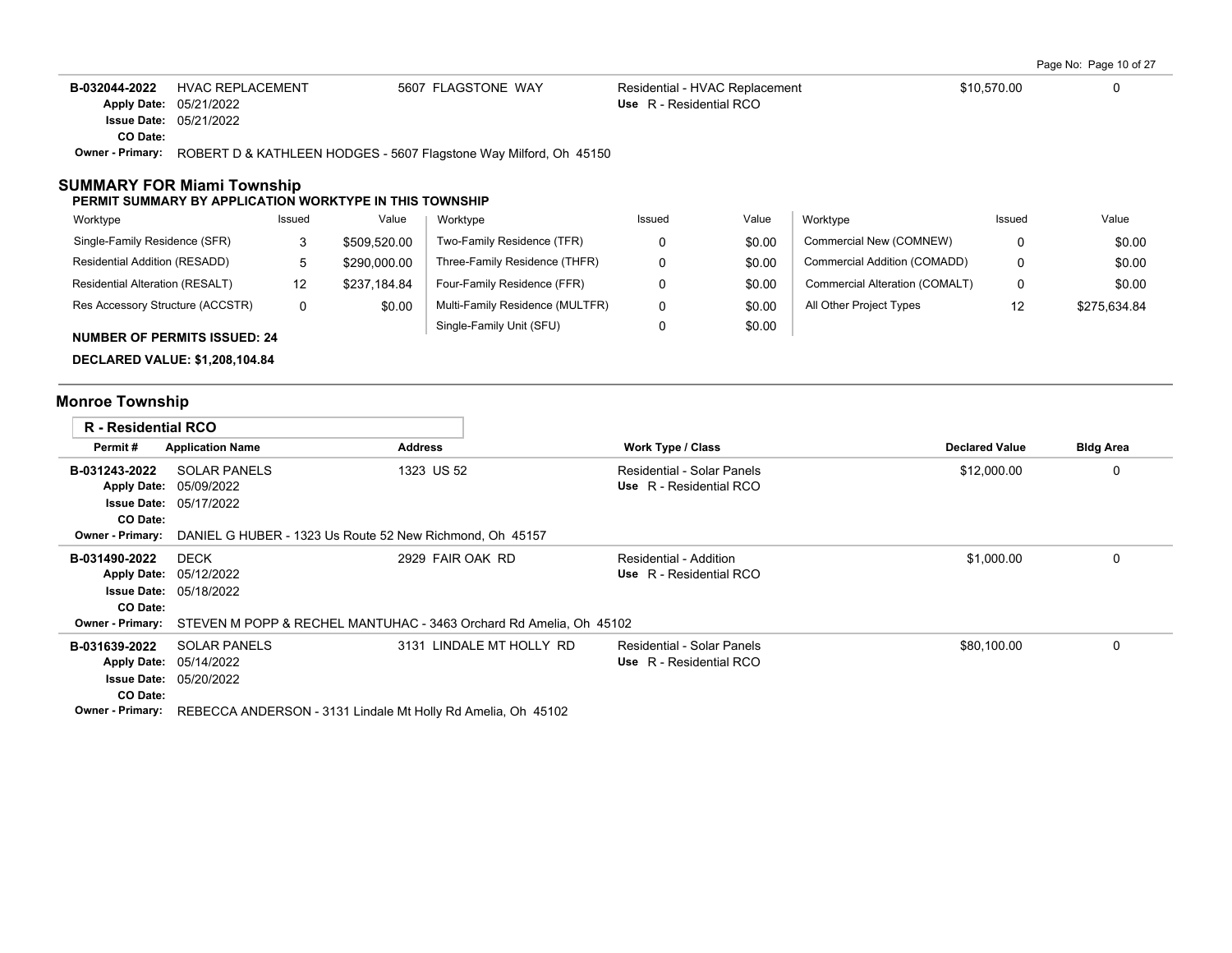## **SUMMARY FOR Monroe Township**

**PERMIT SUMMARY BY APPLICATION WORKTYPE IN THIS TOWNSHIP**

| Worktype                                                                                                                                                                                                                                                                                                                                                                                                               | Issued | Value       | Worktype                        | Issued | Value  | Worktype                       | Issued | Value       |
|------------------------------------------------------------------------------------------------------------------------------------------------------------------------------------------------------------------------------------------------------------------------------------------------------------------------------------------------------------------------------------------------------------------------|--------|-------------|---------------------------------|--------|--------|--------------------------------|--------|-------------|
| Single-Family Residence (SFR)                                                                                                                                                                                                                                                                                                                                                                                          |        | \$0.00      | Two-Family Residence (TFR)      |        | \$0.00 | Commercial New (COMNEW)        | 0      | \$0.00      |
| Residential Addition (RESADD)                                                                                                                                                                                                                                                                                                                                                                                          |        | \$1,000.00  | Three-Family Residence (THFR)   |        | \$0.00 | Commercial Addition (COMADD)   | 0      | \$0.00      |
| Residential Alteration (RESALT)                                                                                                                                                                                                                                                                                                                                                                                        |        | \$92,100.00 | Four-Family Residence (FFR)     |        | \$0.00 | Commercial Alteration (COMALT) | 0      | \$0.00      |
| Res Accessory Structure (ACCSTR)                                                                                                                                                                                                                                                                                                                                                                                       | 0      | \$0.00      | Multi-Family Residence (MULTFR) |        | \$0.00 | All Other Project Types        |        | \$92,100.00 |
| $\mathbf{A} \mathbf{B} \mathbf{A} \mathbf{B} \mathbf{A} \mathbf{B} \mathbf{A} \mathbf{B} \mathbf{A} \mathbf{A} \mathbf{A} \mathbf{A} \mathbf{A} \mathbf{A} \mathbf{A} \mathbf{A} \mathbf{A} \mathbf{A} \mathbf{A} \mathbf{A} \mathbf{A} \mathbf{A} \mathbf{A} \mathbf{A} \mathbf{A} \mathbf{A} \mathbf{A} \mathbf{A} \mathbf{A} \mathbf{A} \mathbf{A} \mathbf{A} \mathbf{A} \mathbf{A} \mathbf{A} \mathbf{A} \mathbf{$ |        |             | Single-Family Unit (SFU)        |        | \$0.00 |                                |        |             |

## **NUMBER OF PERMITS ISSUED: 3**

**DECLARED VALUE: \$93,100.00**

# **New Richmond Village**

| <b>R</b> - Residential RCO                                                 |                                                                                                                                                   |                              |                                                                  |                       |                  |
|----------------------------------------------------------------------------|---------------------------------------------------------------------------------------------------------------------------------------------------|------------------------------|------------------------------------------------------------------|-----------------------|------------------|
| Permit#                                                                    | <b>Application Name</b>                                                                                                                           | <b>Address</b>               | Work Type / Class                                                | <b>Declared Value</b> | <b>Bldg Area</b> |
| B-031082-2022<br><b>Apply Date:</b><br>CO Date:<br>Owner - Primary:        | <b>DECK</b><br>05/06/2022<br><b>Issue Date: 05/18/2022</b><br>THERESA A KERSKER - 132 Union Station Way New Richmond, Oh 45157                    | <b>132 UNION STATION WAY</b> | Residential - Addition<br>Use R - Residential RCO                | \$5,000.00            | 144              |
| B-031448-2022<br><b>Apply Date:</b><br>CO Date:<br>Owner - Primary:        | <b>RYAN HOMES</b><br>05/12/2022<br><b>Issue Date: 05/17/2022</b><br>NR DEVELOPMENT LLC - 9091 Montgomery Rd Cincinnati, Oh 45242                  | 208 RIVERS BREEZE CT         | Residential - Single Family Residence<br>Use R - Residential RCO | \$169,840.00          | 3,107            |
| B-031449-2022<br><b>Apply Date:</b><br>CO Date:<br><b>Owner - Primary:</b> | <b>RYAN HOMES</b><br>05/12/2022<br><b>Issue Date: 05/17/2022</b><br>NR DEVELOPMENT LLC - 9091 Montgomery Rd Cincinnati, Oh 45242                  | 230 RIVERS BREEZE CT         | Residential - Single Family Residence<br>Use R - Residential RCO | \$145.433.00          | 2,424            |
| B-031450-2022<br><b>Apply Date:</b><br>CO Date:<br><b>Owner - Primary:</b> | <b>RYAN HOMES</b><br>05/12/2022<br><b>Issue Date: 05/17/2022</b><br>NR DEVELOPMENT LLC - 9091 Montgomery Rd Cincinnati, Oh 45242                  | 122 SUNRISE LN               | Residential - Single Family Residence<br>Use R - Residential RCO | \$159,472.00          | 2,744            |
| B-031451-2022<br><b>Apply Date:</b><br>CO Date:                            | <b>RYAN HOMES</b><br>05/12/2022<br><b>Issue Date: 05/17/2022</b><br>Owner - Primary: NR DEVELOPMENT LLC - 9091 Montgomery Rd Cincinnati, Oh 45242 | 226 RIVER BREEZE CT          | Residential - Single Family Residence<br>Use R - Residential RCO | \$141,986.00          | 1,864            |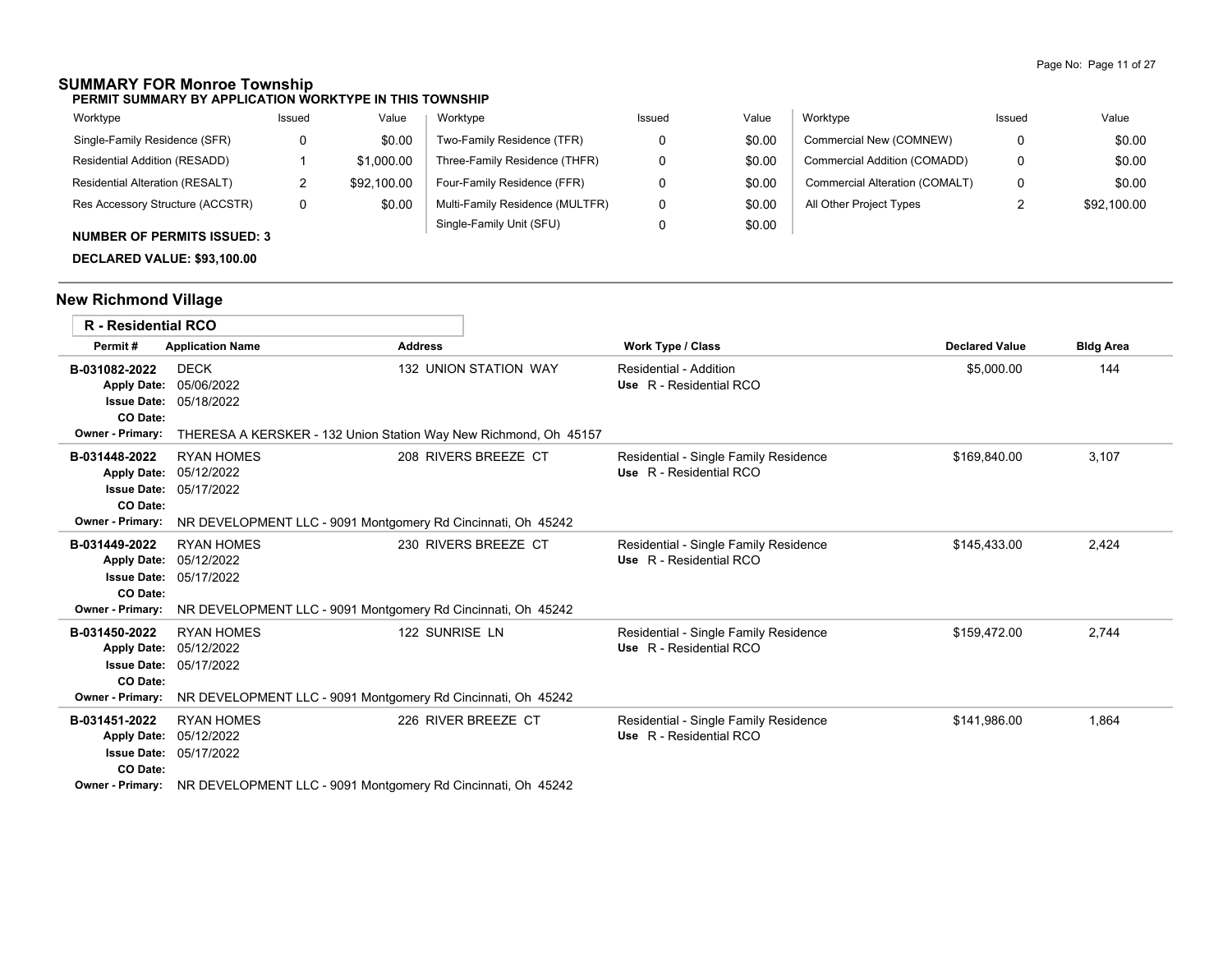# **SUMMARY FOR New Richmond Village**

### **PERMIT SUMMARY BY APPLICATION WORKTYPE IN THIS TOWNSHIP**

| Worktype                         | Issued | Value        | Worktype                        | Issued | Value  | Worktype                       | Issued | Value  |
|----------------------------------|--------|--------------|---------------------------------|--------|--------|--------------------------------|--------|--------|
| Single-Family Residence (SFR)    |        | \$616,731.00 | Two-Family Residence (TFR)      |        | \$0.00 | Commercial New (COMNEW)        |        | \$0.00 |
| Residential Addition (RESADD)    |        | \$5,000.00   | Three-Family Residence (THFR)   |        | \$0.00 | Commercial Addition (COMADD)   | 0      | \$0.00 |
| Residential Alteration (RESALT)  | 0      | \$0.00       | Four-Family Residence (FFR)     |        | \$0.00 | Commercial Alteration (COMALT) | 0      | \$0.00 |
| Res Accessory Structure (ACCSTR) | 0      | \$0.00       | Multi-Family Residence (MULTFR) |        | \$0.00 | All Other Project Types        |        | \$0.00 |
|                                  |        |              | Single-Family Unit (SFU)        |        | \$0.00 |                                |        |        |

### **NUMBER OF PERMITS ISSUED: 5**

**DECLARED VALUE: \$621,731.00**

## **Ohio Township**

| R - Residential RCO                             |                                                                   |                   |                                                                  |                       |                  |
|-------------------------------------------------|-------------------------------------------------------------------|-------------------|------------------------------------------------------------------|-----------------------|------------------|
| Permit#                                         | <b>Application Name</b>                                           | <b>Address</b>    | Work Type / Class                                                | <b>Declared Value</b> | <b>Bldg Area</b> |
| B-030984-2022<br><b>Apply Date:</b><br>CO Date: | <b>TUCKERS SFR</b><br>05/04/2022<br><b>Issue Date: 05/17/2022</b> | 2830 SUGARTREE LN | Residential - Single Family Residence<br>Use R - Residential RCO | \$344.036.00          | 4,183            |
| Owner - Primary:                                | JON & STEPHANIE TUCKER - 7 Eastridge Dr Amelia, Oh 45102          |                   |                                                                  |                       |                  |

|               | U - Utility & Miscellaneous                                                                |                            |                                 |                       |                  |
|---------------|--------------------------------------------------------------------------------------------|----------------------------|---------------------------------|-----------------------|------------------|
| Permit#       | <b>Application Name</b>                                                                    | <b>Address</b>             | <b>Work Type / Class</b>        | <b>Declared Value</b> | <b>Bldg Area</b> |
| B-031263-2022 | TENT HONEYSUCKLE RANCH                                                                     | 1297 WILSON DUNHAM HILL RD | Commercial - Alteration         | \$100.00              | 1,200            |
|               | <b>Apply Date: 05/09/2022</b>                                                              |                            | Use U - Utility & Miscellaneous |                       |                  |
|               | <b>Issue Date: 05/21/2022</b>                                                              |                            |                                 |                       |                  |
|               | <b>CO Date: 05/27/2022</b>                                                                 |                            |                                 |                       |                  |
|               | Owner - Primary: HENRY W & SUSAN M MCCUSKER - 1297 Wilson Dunham Rd New Richmond, Oh 45157 |                            |                                 |                       |                  |

## **SUMMARY FOR Ohio Township**

### **PERMIT SUMMARY BY APPLICATION WORKTYPE IN THIS TOWNSHIP**

| Worktype                         | Issued | Value        | Worktype                        | Issued | Value  | Worktype                       | Issued | Value    |
|----------------------------------|--------|--------------|---------------------------------|--------|--------|--------------------------------|--------|----------|
| Single-Family Residence (SFR)    |        | \$344.036.00 | Two-Family Residence (TFR)      |        | \$0.00 | Commercial New (COMNEW)        |        | \$0.00   |
| Residential Addition (RESADD)    |        | \$0.00       | Three-Family Residence (THFR)   |        | \$0.00 | Commercial Addition (COMADD)   |        | \$0.00   |
| Residential Alteration (RESALT)  |        | \$0.00       | Four-Family Residence (FFR)     |        | \$0.00 | Commercial Alteration (COMALT) |        | \$100.00 |
| Res Accessory Structure (ACCSTR) | 0      | \$0.00       | Multi-Family Residence (MULTFR) |        | \$0.00 | All Other Project Types        |        | \$0.00   |
| NUMBER OF BERMITO ICCUER. A      |        |              | Single-Family Unit (SFU)        |        | \$0.00 |                                |        |          |

## **NUMBER OF PERMITS ISSUED: 2**

## **DECLARED VALUE: \$344,136.00**

## **Pierce Township**

### **R - Residential RCO**

| Permit#<br>Applicatio |
|-----------------------|
|                       |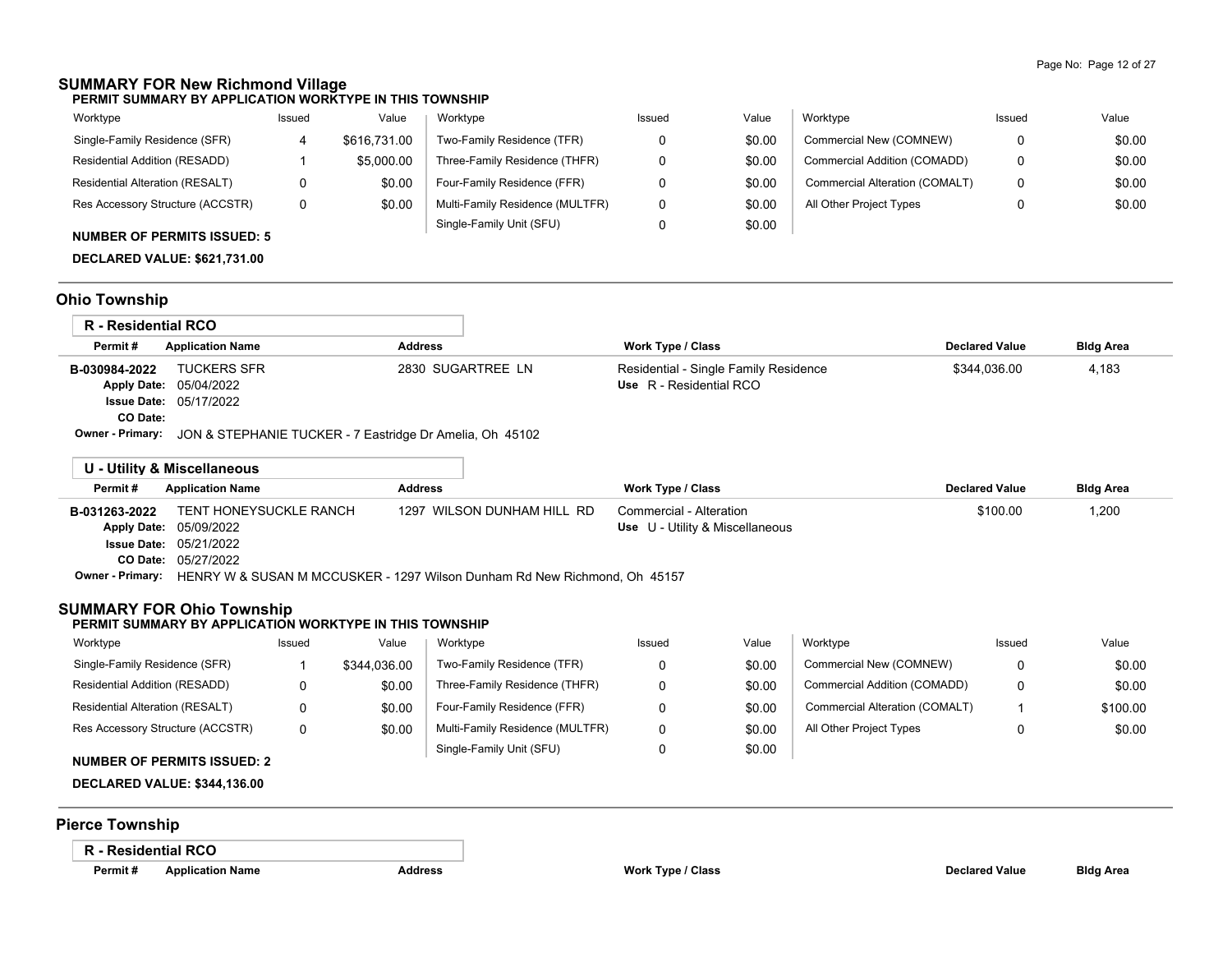|                                                                       |                                                                                                                                            |                                                                                             |                                                                  |              | Page No: Page 13 of 27 |
|-----------------------------------------------------------------------|--------------------------------------------------------------------------------------------------------------------------------------------|---------------------------------------------------------------------------------------------|------------------------------------------------------------------|--------------|------------------------|
| B-030243-2022<br><b>Issue Date:</b><br>CO Date:                       | <b>GARAGE DETACHED</b><br>Apply Date: 04/22/2022<br>05/21/2022                                                                             | 3524 BEHYMER RD                                                                             | Residential - Accessory Structure<br>Use R - Residential RCO     | \$30,000.00  | 576                    |
| Owner - Primary:                                                      | JOHN PIERCE - 3524 Behymer Rd Cincinnati, Oh 45245                                                                                         |                                                                                             |                                                                  |              |                        |
| B-030972-2022<br>CO Date:                                             | <b>GARAGE DETACHED</b><br>Apply Date: 05/04/2022<br>Issue Date: 05/17/2022                                                                 | 3406 COLE RD                                                                                | Residential - Accessory Structure<br>Use R - Residential RCO     | \$45,000.00  | 1,200                  |
| Owner - Primary:                                                      | Fred & Glen Billingsley - 3406 Cole Rd Amelia, Oh 45102                                                                                    |                                                                                             |                                                                  |              |                        |
| B-031377-2022<br><b>Apply Date:</b><br>CO Date:                       | <b>RYAN HOMES</b><br>05/11/2022<br><b>Issue Date: 05/17/2022</b>                                                                           | 43 CEDARWOOD DR                                                                             | Residential - Single Family Residence<br>Use R - Residential RCO | \$161,028.00 | 2,724                  |
| Owner - Primary:                                                      |                                                                                                                                            | WELSH DEVELOPMENT COMPANY INC - 5780 State Route 128 Cleves, Oh 45002                       |                                                                  |              |                        |
| B-031383-2022<br>CO Date:                                             | <b>RYAN HOMES</b><br>Apply Date: 05/11/2022<br><b>Issue Date: 05/17/2022</b>                                                               | 21 LOCUSTWOOD CT                                                                            | Residential - Single Family Residence<br>Use R - Residential RCO | \$146,930.00 | 3,150                  |
| <b>Owner - Primary:</b>                                               | NVR INC - 8622 Jacquemin Dr West Chester, Oh 45069                                                                                         |                                                                                             |                                                                  |              |                        |
| B-031417-2022<br><b>Apply Date:</b><br><b>Issue Date:</b><br>CO Date: | <b>RYAN HOMES</b><br>05/11/2022<br>05/17/2022                                                                                              | 20 WOODBRIDGE CT                                                                            | Residential - Single Family Residence<br>Use R - Residential RCO | \$173,604.00 | 3,128                  |
| <b>Owner - Primary:</b>                                               |                                                                                                                                            | WELSH DEVELOPMENT COMPANY INC - 5780 State Route 128 Cleves, Oh 45002                       |                                                                  |              |                        |
| B-031515-2022<br>CO Date:                                             | DR HORTON<br>Apply Date: 05/12/2022<br><b>Issue Date: 05/17/2022</b>                                                                       | 60 MARIGOLD LN                                                                              | Residential - Single Family Residence<br>Use R - Residential RCO | \$8,271.51   | 3,782                  |
| <b>Owner - Primary:</b>                                               | DR HORTON CINCINNATI - 8180 Corporate Park Dr Cincinnati, Oh 45242                                                                         |                                                                                             |                                                                  |              |                        |
| B-031571-2022<br>CO Date:                                             | <b>HVAC REPLACEMENT</b><br>Apply Date: 05/13/2022<br><b>Issue Date: 05/18/2022</b>                                                         | 3477 BALLYMORE CT                                                                           | Residential - HVAC Replacement<br>Use R - Residential RCO        | \$9,145.00   | $\Omega$               |
| <b>Owner - Primary:</b>                                               |                                                                                                                                            | JENNIFER A & STEVEN E FOLKER - 3477 Ballymore Ct Cincinnati, Oh 45245                       |                                                                  |              |                        |
| B-031574-2022<br>CO Date:<br>Owner - Primary:                         | DR HORTON<br>Apply Date: 05/13/2022<br><b>Issue Date: 05/17/2022</b><br>DR HORTON CINCINNATI - 8180 Corporate Park Dr Cincinnati, Oh 45242 | 58 MARIGOLD LN                                                                              | Residential - Single Family Residence<br>Use R - Residential RCO | \$155,325.00 | 3,792                  |
| B-031575-2022                                                         | POOL INGROUND                                                                                                                              | 3639 LEGEND OAKS DR                                                                         | Residential - Alteration                                         | \$41,000.00  | $\mathbf 0$            |
| CO Date:                                                              | Apply Date: 05/13/2022<br><b>Issue Date: 05/17/2022</b>                                                                                    |                                                                                             | Use R - Residential RCO                                          |              |                        |
|                                                                       |                                                                                                                                            | <b>Owner - Primary:</b> WILLIAM S & BEVERLY M CARTER - 3639 Legend Oaks Dr Amelia, Oh 45102 |                                                                  |              |                        |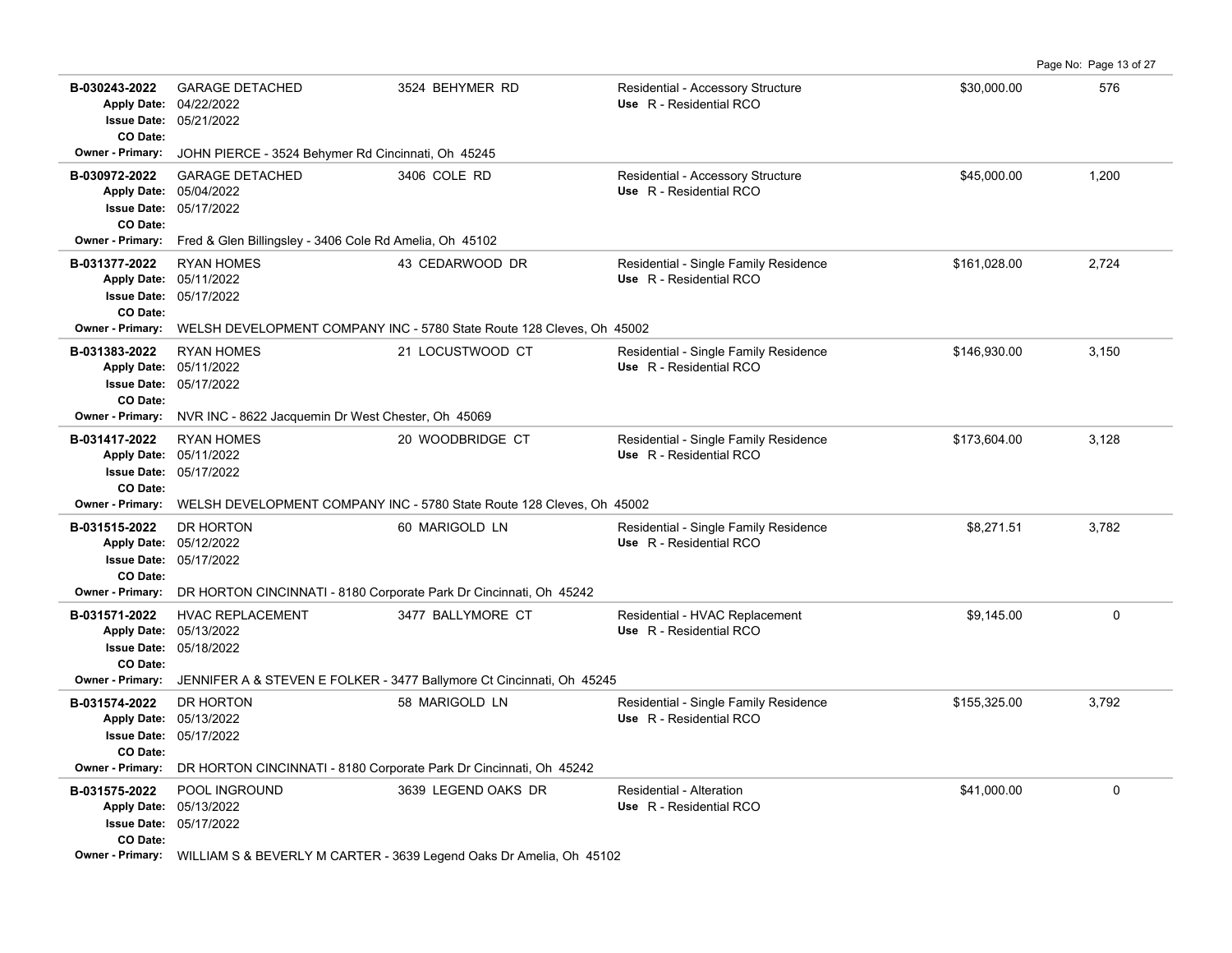|                                                      |                                                                                                                                                                                                 |                                                                        |                                                                  |              | Page No: Page 14 of 27 |
|------------------------------------------------------|-------------------------------------------------------------------------------------------------------------------------------------------------------------------------------------------------|------------------------------------------------------------------------|------------------------------------------------------------------|--------------|------------------------|
| B-031578-2022<br><b>Issue Date:</b><br>CO Date:      | DR HORTON<br>Apply Date: 05/13/2022<br>05/17/2022                                                                                                                                               | 62 MARIGOLD LN                                                         | Residential - Single Family Residence<br>Use R - Residential RCO | \$195,035.00 | 3,337                  |
| Owner - Primary:                                     | DR HORTON CINCINNATI - 8180 Corporate Park Dr Cincinnati, Oh 45242                                                                                                                              |                                                                        |                                                                  |              |                        |
| B-031588-2022<br>CO Date:                            | DR HORTON<br>Apply Date: 05/13/2022<br><b>Issue Date: 05/17/2022</b>                                                                                                                            | 60 SNAPDRAGON DR                                                       | Residential - Single Family Residence<br>Use R - Residential RCO | \$223,820.00 | 3,783                  |
| <b>Owner - Primary:</b>                              | DR HORTON CINCINNATI - 8180 Corporate Park Dr Cincinnati, Oh 45242                                                                                                                              |                                                                        |                                                                  |              |                        |
| B-031603-2022<br>CO Date:<br><b>Owner - Primary:</b> | DR HORTON<br>Apply Date: 05/13/2022<br>Issue Date: 05/17/2022<br>DR HORTON CINCINNATI - 8180 Corporate Park Dr Cincinnati, Oh 45242                                                             | 58 SNAPDRAGON DR                                                       | Residential - Single Family Residence<br>Use R - Residential RCO | \$204,725.00 | 3,521                  |
| B-031632-2022<br><b>Issue Date:</b><br>CO Date:      | <b>DECK</b><br>Apply Date: 05/14/2022<br>05/19/2022                                                                                                                                             | 995 LEGENDARY RUN                                                      | Residential - Addition<br>Use R - Residential RCO                | \$40,500.00  | 535                    |
| Owner - Primary:                                     |                                                                                                                                                                                                 | JERRY W & SUSAN M MILLER - 995 E Legendary Run St Cincinnati, Oh 45245 |                                                                  |              |                        |
| B-031634-2022<br>CO Date:                            | <b>SOLAR PANELS</b><br>Apply Date: 05/14/2022<br>Issue Date: 05/18/2022                                                                                                                         | 29 SANDPIPER CT                                                        | Residential - Solar Panels<br>Use R - Residential RCO            | \$14,300.00  | 0                      |
| <b>Owner - Primary:</b>                              | LUCAS ESHBAUGH - 29 Sandpiper Ct Amelia, Oh 45102                                                                                                                                               |                                                                        |                                                                  |              |                        |
| B-031636-2022<br>CO Date:                            | <b>SOLAR PANELS</b><br>Apply Date: 05/14/2022<br><b>Issue Date: 05/17/2022</b>                                                                                                                  | 10 ASHWOOD PL                                                          | Residential - Solar Panels<br>Use R - Residential RCO            | \$12,900.00  | 0                      |
| <b>Owner - Primary:</b>                              | ERIC A & ELIZABETH A JESCHKE - 10 Ashwood PI Amelia, Oh 45102                                                                                                                                   |                                                                        |                                                                  |              |                        |
| B-031637-2022<br>CO Date:                            | <b>SOLAR PANELS</b><br>Apply Date: 05/14/2022<br>Issue Date: 05/17/2022                                                                                                                         | 1150 HUNTERS RUN DR                                                    | Residential - Solar Panels<br>Use R - Residential RCO            | \$10,000.00  | 0                      |
| <b>Owner - Primary:</b>                              | BENJAMIN KOLLE - 1150 Hunters Run Dr Amelia, Oh 45102                                                                                                                                           |                                                                        |                                                                  |              |                        |
| B-031897-2022<br>CO Date:                            | <b>HVAC REPLACEMENT</b><br>Apply Date: 05/19/2022<br><b>Issue Date: 05/19/2022</b>                                                                                                              | 3610 LEGEND OAKS DR                                                    | Residential - HVAC Replacement<br>Use R - Residential RCO        | \$9,000.00   | 0                      |
| <b>Owner - Primary:</b>                              |                                                                                                                                                                                                 | SAMUEL P & KATHERINE M IVERS - 3610 Legend Oaks Dr Amelia, Oh 45102    |                                                                  |              |                        |
| B-031924-2022                                        | <b>HVAC REPLACEMENT</b><br>Apply Date: 05/19/2022<br><b>Issue Date: 05/20/2022</b><br>CO Date: 06/06/2022<br><b>Owner - Primary:</b> CHARLES SLAUGHTER - 131 Woodside Park Dr Amelia, Oh. 45102 | 131 WOODSIDE PARK DR                                                   | Residential - HVAC Replacement<br>Use R - Residential RCO        | \$12,595.00  | 0                      |
|                                                      |                                                                                                                                                                                                 |                                                                        |                                                                  |              |                        |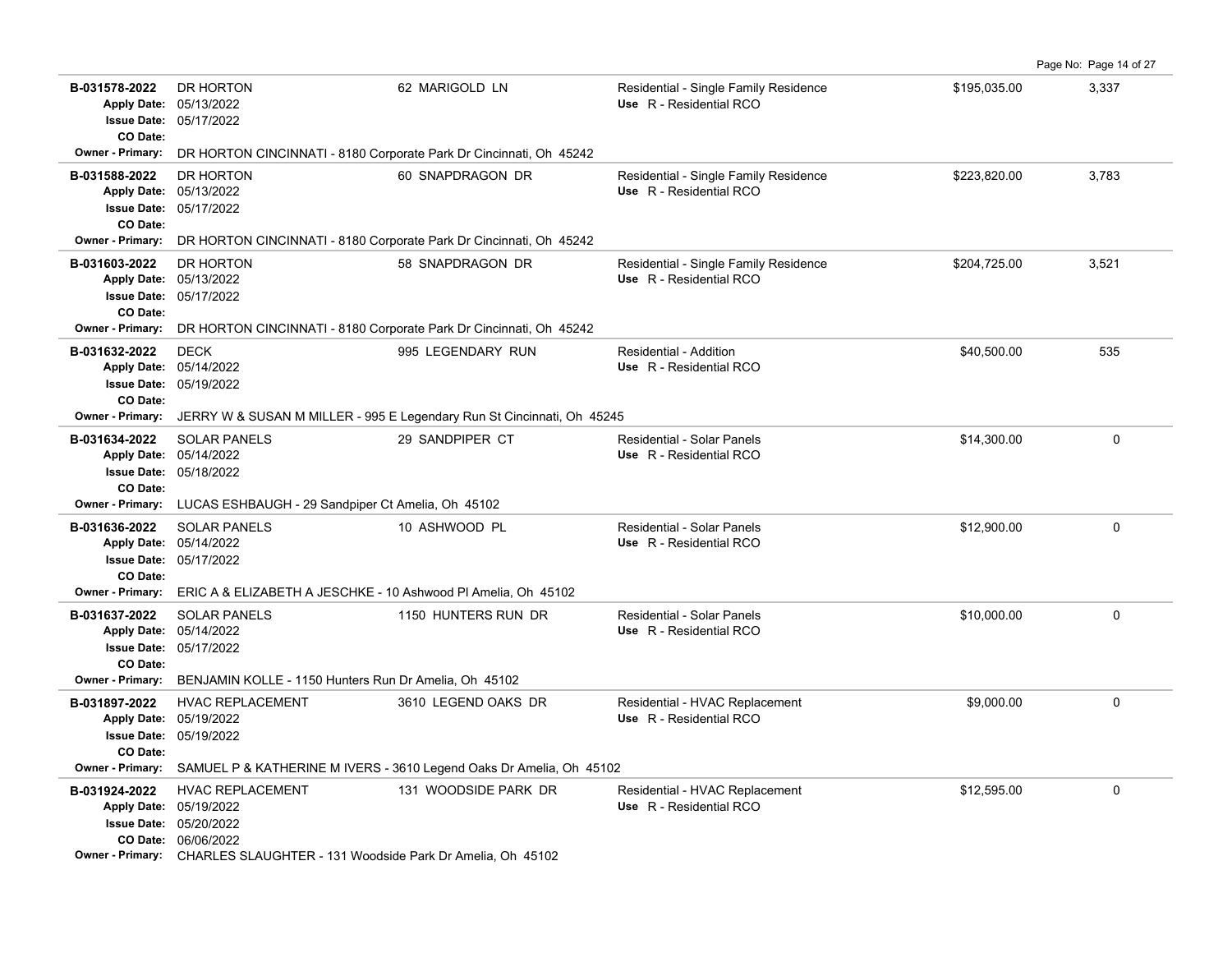Page No: Page 15 of 27

| B-031955-2022 | HVAC REPLACEMENT                                                           | 6223 VINEYARD TRCE | Residential - HVAC Replacement | \$9.150.00 |  |
|---------------|----------------------------------------------------------------------------|--------------------|--------------------------------|------------|--|
|               | Apply Date: 05/20/2022                                                     |                    | Use R - Residential RCO        |            |  |
|               | <b>Issue Date: 05/20/2022</b>                                              |                    |                                |            |  |
| CO Date:      |                                                                            |                    |                                |            |  |
|               | <b>Owner - Primary:</b> JAMIE FOSTER - 6223 Vineyard Xrds Amelia, Oh 45102 |                    |                                |            |  |

### **SUMMARY FOR Pierce Township**

#### **PERMIT SUMMARY BY APPLICATION WORKTYPE IN THIS TOWNSHIP**

| Worktype                            | Issued   | Value        | Worktype                        | Issued | Value  | Worktype                       | Issued | Value       |
|-------------------------------------|----------|--------------|---------------------------------|--------|--------|--------------------------------|--------|-------------|
| Single-Family Residence (SFR)       | 8        | 1.268.738.51 | Two-Family Residence (TFR)      |        | \$0.00 | Commercial New (COMNEW)        |        | \$0.00      |
| Residential Addition (RESADD)       |          | \$40,500.00  | Three-Family Residence (THFR)   | 0      | \$0.00 | Commercial Addition (COMADD)   | 0      | \$0.00      |
| Residential Alteration (RESALT)     |          | \$118,090.00 | Four-Family Residence (FFR)     |        | \$0.00 | Commercial Alteration (COMALT) | 0      | \$0.00      |
| Res Accessory Structure (ACCSTR)    | <u>.</u> | \$75,000.00  | Multi-Family Residence (MULTFR) | 0      | \$0.00 | All Other Project Types        |        | \$77.090.00 |
| <b>NUMBER OF PERMITS ISSUED: 19</b> |          |              | Single-Family Unit (SFU)        |        | \$0.00 |                                |        |             |

**DECLARED VALUE: \$1,502,328.51**

# **Stonelick Township**

| <b>R</b> - Residential RCO                                                   |                                                                 |                                                                                  |                                                              |                       |                  |
|------------------------------------------------------------------------------|-----------------------------------------------------------------|----------------------------------------------------------------------------------|--------------------------------------------------------------|-----------------------|------------------|
| Permit#                                                                      | <b>Application Name</b>                                         | <b>Address</b>                                                                   | <b>Work Type / Class</b>                                     | <b>Declared Value</b> | <b>Bldg Area</b> |
| B-031757-2022<br><b>Apply Date:</b><br><b>Issue Date:</b><br><b>CO Date:</b> | POLE BARN<br>05/17/2022<br>05/21/2022                           | 2127 SR 131                                                                      | Residential - Accessory Structure<br>Use R - Residential RCO | \$43,000.00           | 2,880            |
| <b>Owner - Primary:</b>                                                      |                                                                 | RIPLEY & DEBBIE LEDBETTER - 2127 State Route 131 Batavia, Oh 45103               |                                                              |                       |                  |
| B-031843-2022<br><b>Apply Date:</b><br>CO Date:                              | POOL ABOVEGROUND<br>05/18/2022<br><b>Issue Date: 05/18/2022</b> | 5699 CHESTNUT VIEW LN                                                            | Residential - Alteration<br>Use R - Residential RCO          | \$500.00              | 0                |
| <b>Owner - Primary:</b>                                                      | KATIE L KIST - 5699 Chestnut View Ln Milford, Oh 45150          |                                                                                  |                                                              |                       |                  |
| B-031861-2022<br><b>Apply Date:</b><br><b>Issue Date:</b><br>CO Date:        | <b>DRIVEWAY</b><br>05/18/2022<br>05/20/2022                     | 5832 RAPP LN                                                                     | Residential - Site Development<br>Use R - Residential RCO    | \$5,500.00            | 0                |
| <b>Owner - Primary:</b>                                                      |                                                                 | GREGORY A SR & MAOMAO GERBER - 4007 Woods Mill Rd Batavia, Oh 45103              |                                                              |                       |                  |
| B-031869-2022<br><b>Apply Date:</b><br><b>Issue Date:</b><br>CO Date:        | <b>WATER CHANGEOVER</b><br>05/18/2022<br>05/18/2022             | 5632 STONELICK WILLIAMS                                                          | Residential - Alteration<br>Use R - Residential RCO          | \$3,988.00            | 0                |
| <b>Owner - Primary:</b>                                                      |                                                                 | MICHAEL L & ROBIN L MURPHY - 5632 Stonelick Williams Corner Rd Batavia. Oh 45103 |                                                              |                       |                  |
|                                                                              | U - Utility & Miscellaneous                                     |                                                                                  |                                                              |                       |                  |
| Permit#                                                                      | <b>Application Name</b>                                         | <b>Address</b>                                                                   | <b>Work Type / Class</b>                                     | <b>Declared Value</b> | <b>Bldg Area</b> |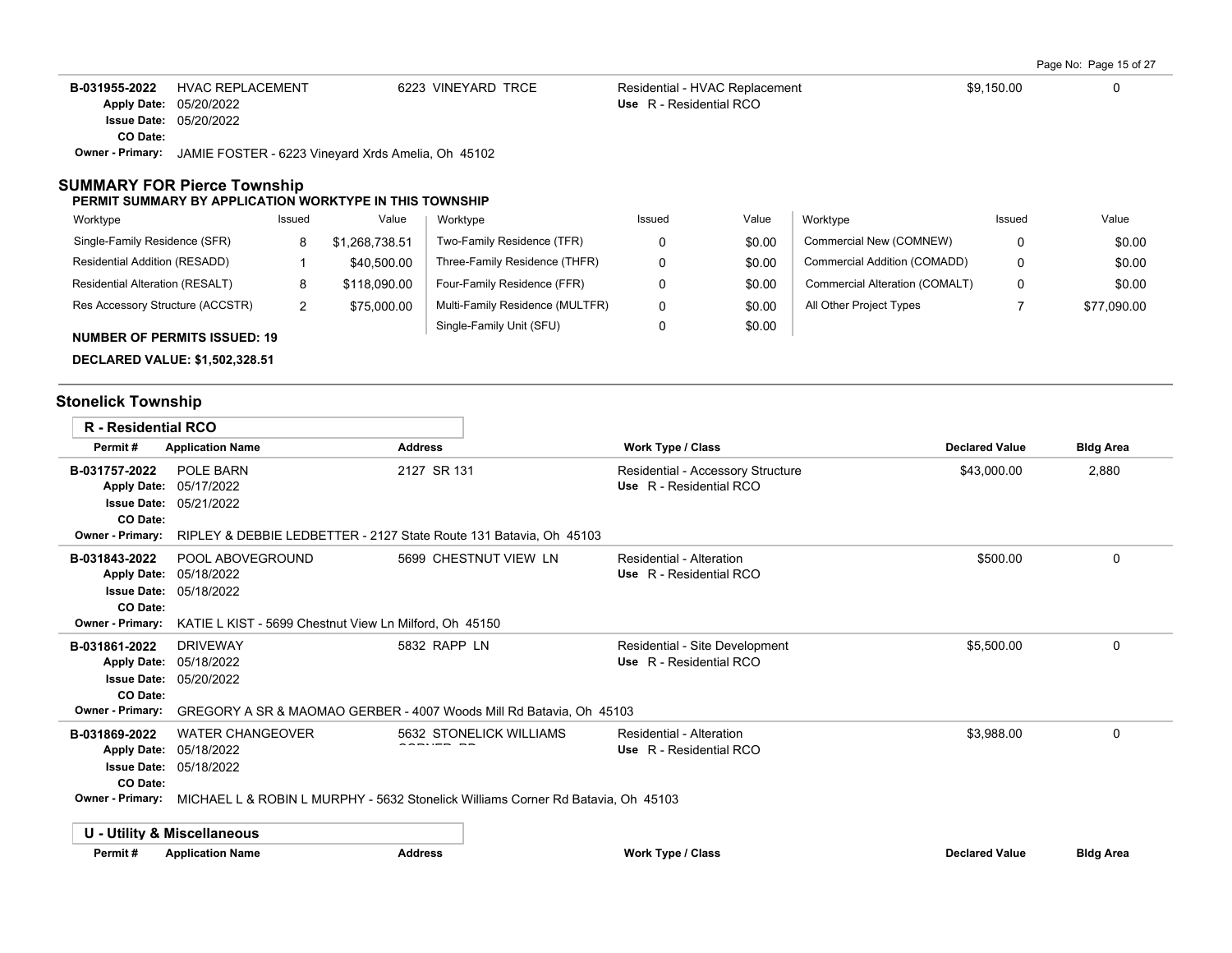| B-031875-2022 | ANTENNA T-MOBILE CI13504A                                                       | 1000 LOCUST ST | Commercial - Tower Alteration   | \$20,000.00 |  |
|---------------|---------------------------------------------------------------------------------|----------------|---------------------------------|-------------|--|
|               | Apply Date: 05/19/2022                                                          |                | Use U - Utility & Miscellaneous |             |  |
|               | <b>Issue Date: 05/19/2022</b>                                                   |                |                                 |             |  |
| CO Date:      |                                                                                 |                |                                 |             |  |
| Owner Drimony | LIADOLD LIEDDONICLEDMONIT CO ACDICULTUDAL COC. De Dev 200 Quenoville, Ob. 45400 |                |                                 |             |  |

**Owner - Primary:** HAROLD HERRONCLERMONT CO AGRICULTURAL SOC - Po Box 369 Owensville, Oh 45160

## **SUMMARY FOR Stonelick Township**

#### **PERMIT SUMMARY BY APPLICATION WORKTYPE IN THIS TOWNSHIP**

| Worktype                           | Issued | Value       | Worktype                        | Issued | Value  | Worktvpe                       | Issued   | Value       |
|------------------------------------|--------|-------------|---------------------------------|--------|--------|--------------------------------|----------|-------------|
| Single-Family Residence (SFR)      |        | \$0.00      | Two-Family Residence (TFR)      |        | \$0.00 | Commercial New (COMNEW)        |          | \$0.00      |
| Residential Addition (RESADD)      |        | \$0.00      | Three-Family Residence (THFR)   |        | \$0.00 | Commercial Addition (COMADD)   |          | \$0.00      |
| Residential Alteration (RESALT)    |        | \$4,488.00  | Four-Family Residence (FFR)     |        | \$0.00 | Commercial Alteration (COMALT) |          | \$20,000.00 |
| Res Accessory Structure (ACCSTR)   |        | \$43,000.00 | Multi-Family Residence (MULTFR) |        | \$0.00 | All Other Project Types        | <u>.</u> | \$25,500.00 |
| <b>NUMBER OF PERMITS ISSUED: 5</b> |        |             | Single-Family Unit (SFU)        |        | \$0.00 |                                |          |             |

**DECLARED VALUE: \$72,988.00**

# **Tate Township**

| <b>R</b> - Residential RCO                                                                       |                                                                                                                                        |                                                                                              |                                                                   |                       |                  |
|--------------------------------------------------------------------------------------------------|----------------------------------------------------------------------------------------------------------------------------------------|----------------------------------------------------------------------------------------------|-------------------------------------------------------------------|-----------------------|------------------|
| Permit#                                                                                          | <b>Application Name</b>                                                                                                                | <b>Address</b>                                                                               | <b>Work Type / Class</b>                                          | <b>Declared Value</b> | <b>Bldg Area</b> |
| B-029506-2022<br><b>Apply Date:</b><br><b>Issue Date:</b><br>CO Date:                            | <b>GARAGE DETACHED</b><br>04/06/2022<br>05/18/2022                                                                                     | 3110 BRANDI LN                                                                               | Residential - Accessory Structure<br>Use R - Residential RCO      | \$43,000.00           | 960              |
| <b>Owner - Primary:</b>                                                                          | CHARLES & SHERYL GROFF - 3110 Brandt Ln Bethel, Oh 45106                                                                               |                                                                                              |                                                                   |                       |                  |
| B-029512-2022<br><b>Apply Date:</b><br><b>Issue Date:</b><br>CO Date:<br><b>Owner - Primary:</b> | <b>GARAGE DETACHED</b><br>04/06/2022<br>05/18/2022                                                                                     | 193 MC MURCHY AVE                                                                            | Residential - Accessory Structure<br>Use R - Residential RCO      | \$105,000.00          | 3,000            |
|                                                                                                  | DAVID & MARY MARSH - 193 Mcmurchy Av Bethel, Oh 45106                                                                                  |                                                                                              |                                                                   |                       |                  |
| B-031701-2022<br><b>Apply Date:</b><br><b>Issue Date:</b><br><b>Owner - Primary:</b>             | <b>ELECTRIC UPGRADE</b><br>05/16/2022<br>05/16/2022<br>CO Date: 05/19/2022<br>KELSEE MARIE LEE - 2570 Bethel Maple Rd Bethel, Oh 45106 | 2570 BETHEL MAPLE RD                                                                         | Residential - Electric Service Upgrade<br>Use R - Residential RCO | \$2,200.00            | 0                |
| B-031731-2022<br><b>Apply Date:</b><br><b>Issue Date:</b><br>CO Date:<br><b>Owner - Primary:</b> | <b>ROOF REPLACEMENT</b><br>05/17/2022<br>05/17/2022                                                                                    | 1958 ANTIOCH RD<br>RAYMOND & JENNIFER MONTGOMERY - 1958 Antioch Rd Hamersville, Oh 45130     | Residential - Roof Replacement<br>Use R - Residential RCO         | \$15,787.50           | 0                |
|                                                                                                  |                                                                                                                                        |                                                                                              |                                                                   |                       |                  |
| B-031920-2022<br><b>Apply Date:</b><br><b>Issue Date:</b><br>CO Date:                            | <b>DRIVEWAY</b><br>05/19/2022<br>05/20/2022                                                                                            | 2712 BETHEL NEW RICHMOND RD Residential - Site Development                                   | Use R - Residential RCO                                           | \$900.00              | 0                |
|                                                                                                  |                                                                                                                                        | Owner - Primary: ARTHUR E III & LEIGH A WHITE - 2712 Bethel New Richmond Rd Bethel, Oh 45106 |                                                                   |                       |                  |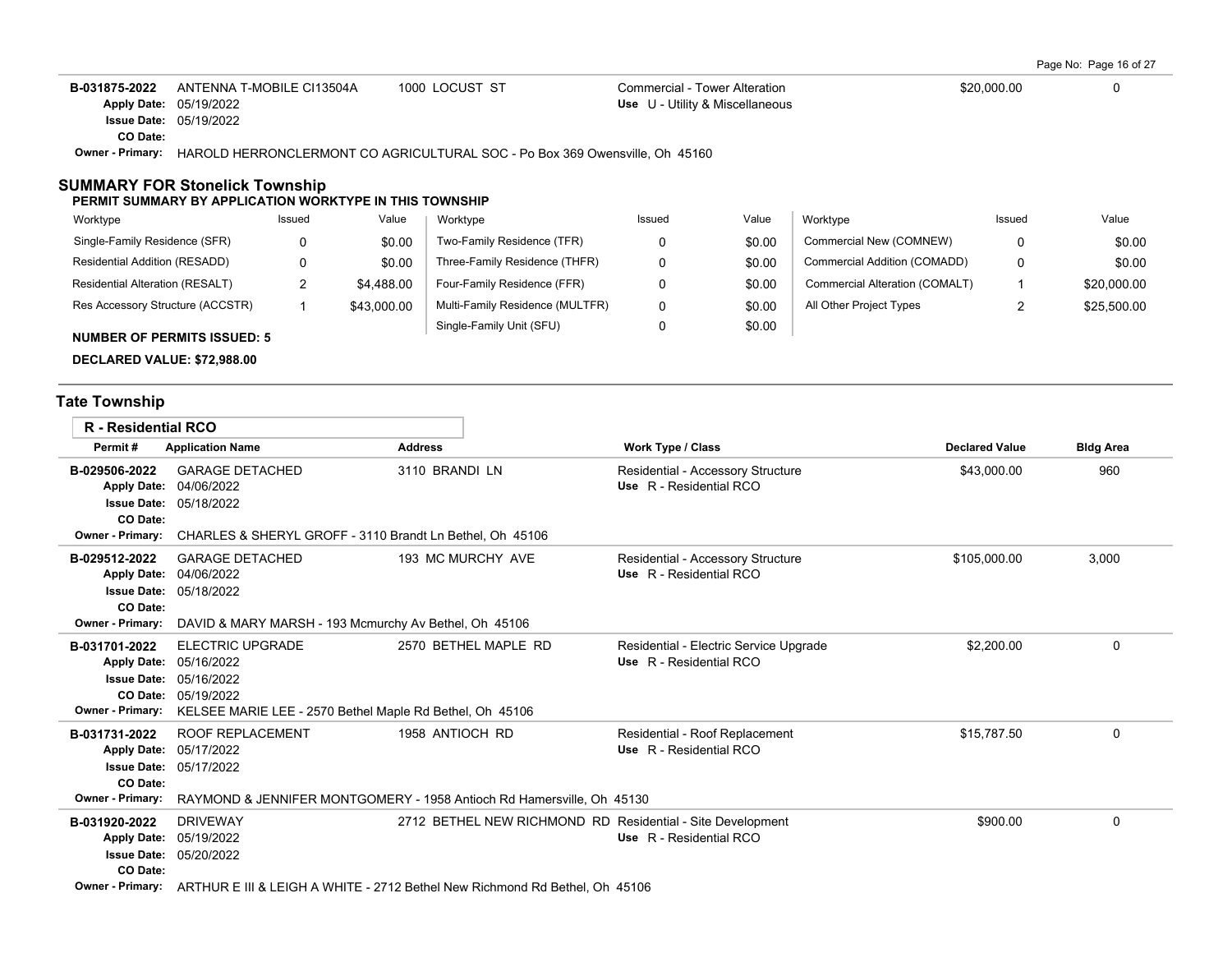|                                       |                                                                   |              |                                                                             |                         |        |                                |             | Page No: Page 17 of 27 |
|---------------------------------------|-------------------------------------------------------------------|--------------|-----------------------------------------------------------------------------|-------------------------|--------|--------------------------------|-------------|------------------------|
| B-031922-2022                         | POOL INGROUND                                                     |              | 2712 BETHEL NEW RICHMOND RD Residential - Alteration                        |                         |        |                                | \$70,000.00 |                        |
| <b>Apply Date:</b>                    | 05/19/2022                                                        |              |                                                                             | Use R - Residential RCO |        |                                |             |                        |
| <b>Issue Date:</b>                    | 05/21/2022                                                        |              |                                                                             |                         |        |                                |             |                        |
| CO Date:                              |                                                                   |              |                                                                             |                         |        |                                |             |                        |
| <b>Owner - Primary:</b>               |                                                                   |              | ARTHUR E III & LEIGH A WHITE - 2712 Bethel New Richmond Rd Bethel. Oh 45106 |                         |        |                                |             |                        |
| SUMMARY FOR Tate Township<br>Worktype | PERMIT SUMMARY BY APPLICATION WORKTYPE IN THIS TOWNSHIP<br>Issued | Value        | Worktype                                                                    | Issued                  | Value  | Worktype                       | Issued      | Value                  |
| Single-Family Residence (SFR)         | 0                                                                 | \$0.00       | Two-Family Residence (TFR)                                                  | 0                       | \$0.00 | Commercial New (COMNEW)        | 0           | \$0.00                 |
| Residential Addition (RESADD)         | 0                                                                 | \$0.00       | Three-Family Residence (THFR)                                               | 0                       | \$0.00 | Commercial Addition (COMADD)   | 0           | \$0.00                 |
| Residential Alteration (RESALT)       | 3                                                                 | \$87.987.50  | Four-Family Residence (FFR)                                                 | 0                       | \$0.00 | Commercial Alteration (COMALT) | 0           | \$0.00                 |
| Res Accessory Structure (ACCSTR)      | 2                                                                 | \$148,000.00 | Multi-Family Residence (MULTFR)                                             | 0                       | \$0.00 | All Other Project Types        |             | \$16,687.50            |

0

\$0.00

Single-Family Unit (SFU)

**NUMBER OF PERMITS ISSUED: 6**

**DECLARED VALUE: \$236,887.50**

# **Union Township**

 $\overline{\Gamma}$ 

| Permit#       | <b>Application Name</b>       | <b>Address</b>                                                                          | <b>Work Type / Class</b>                               | <b>Declared Value</b> | <b>Bldg Area</b> |
|---------------|-------------------------------|-----------------------------------------------------------------------------------------|--------------------------------------------------------|-----------------------|------------------|
| F-032017-2022 | TQL 3RD FLOOR TI              | 4270 IVY POINTE BLVD                                                                    | Fire Protection Systems - Fire Sprinkler - Suppression | \$4,000.00            | 2,310            |
|               | Apply Date: 05/20/2022        |                                                                                         | Use                                                    |                       |                  |
|               | <b>Issue Date: 05/20/2022</b> |                                                                                         |                                                        |                       |                  |
| CO Date:      |                               |                                                                                         |                                                        |                       |                  |
|               |                               | Ournox, Brimany. D. DOU CUC INVIECTMENTS U.C. 7442 Foot Kompos Dd Cincinnoti, Ob. 45240 |                                                        |                       |                  |

**Owner - Primary:** B. DOLLCUC INVESTMENTS LLC - 7143 East Kemper Rd Cincinnati, Oh 45249

| Permit#                 | <b>Application Name</b>                                                                              | <b>Address</b>                                                                 | <b>Work Type / Class</b>                               | <b>Declared Value</b> | <b>Bldg Area</b> |
|-------------------------|------------------------------------------------------------------------------------------------------|--------------------------------------------------------------------------------|--------------------------------------------------------|-----------------------|------------------|
| B-027958-2022           | JUNGLE JIM'S WALK IN FREEZER                                                                         | 4450 EASTGATE BV                                                               | Commercial - Alteration                                | \$200,000.00          | 0                |
|                         | Apply Date: 02/08/2022                                                                               |                                                                                | Use M - Mercantile; Dept. Store, Retail, Market        |                       |                  |
|                         | <b>Issue Date: 05/17/2022</b>                                                                        |                                                                                |                                                        |                       |                  |
| CO Date:                |                                                                                                      |                                                                                |                                                        |                       |                  |
| <b>Owner - Primary:</b> |                                                                                                      | UNION TOWNSHIP CLERMONT COUNTY CIC INC - 4350 Aicholtz Rd Cincinnati, Oh 45245 |                                                        |                       |                  |
| F-030020-2022           | KOHLS EASTGATE FS                                                                                    | 4607 EASTGATE BLVD                                                             | Fire Protection Systems - Fire Sprinkler - Suppression | \$5.000.00            | 2,500            |
|                         | Apply Date: 04/19/2022                                                                               |                                                                                | Use M - Mercantile; Dept. Store, Retail, Market        |                       |                  |
|                         | <b>Issue Date: 05/19/2022</b>                                                                        |                                                                                |                                                        |                       |                  |
|                         | <b>CO Date: 06/02/2022</b>                                                                           |                                                                                |                                                        |                       |                  |
|                         | <b>Owner - Primary:</b> EASTGATE MALL CMBS LLC - 2030 Hamilton Blvd, Suite 500 Chattanooga, Tn 37421 |                                                                                |                                                        |                       |                  |
| R - Residential RCO     |                                                                                                      |                                                                                |                                                        |                       |                  |
| Permit#                 | <b>Application Name</b>                                                                              | <b>Address</b>                                                                 | <b>Work Type / Class</b>                               | <b>Declared Value</b> | <b>Bldg Area</b> |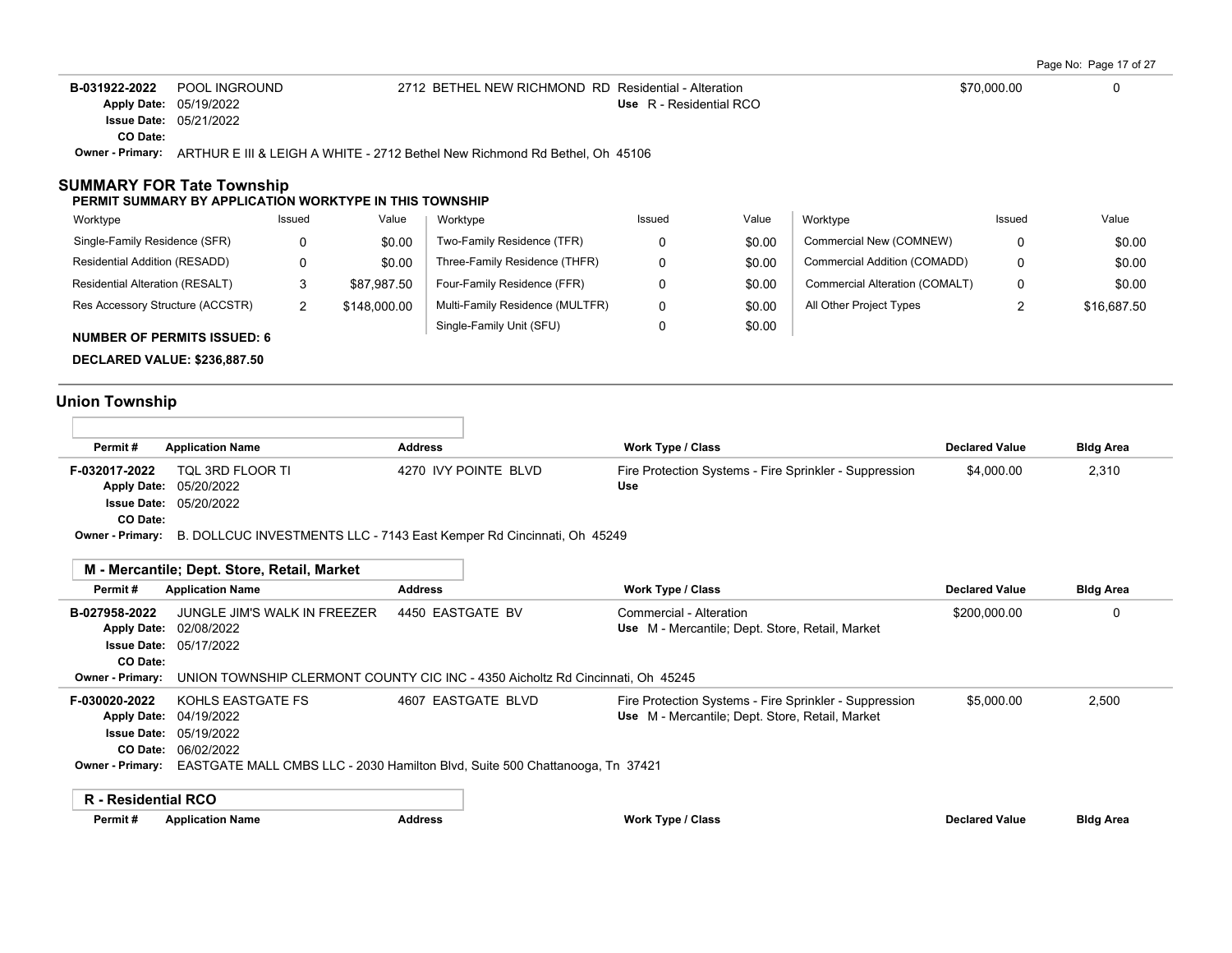**B-030118-2022** HVAC REPLACEMENT 496 LEMASTER DR Residential - HVAC Replacement \$14,900.00 \$14,900.00 05/20/2022 **Issue Date:** Apply Date: 04/21/2022 **Apply Date: Use** R - Residential RCO **CO Date: Owner - Primary:** MICHAEL F SCHULZ - 496 Lemaster Dr Cincinnati, Oh 45255 **B-030629-2022** \$13,000.00 748 05/17/2022 **Issue Date:** 04/28/2022 **Apply Date: Use** R - Residential RCO DECK **612 BRANDY WAY** Residential - Addition **CO Date: Owner - Primary:** MICHAEL T & TRACY L KENNEDY - 612 Brandy Way Cincinnati, Oh 45244 **B-031446-2022** HVAC REPLACEMENT 4436 SPRINGFIELD CT Residential - HVAC Replacement \$11,750.00 \$11,750.00 0 05/20/2022 **Issue Date:** 05/12/2022 **Apply Date: Use** R - Residential RCO **CO Date: Owner - Primary:** KIMBERLY PHILLIPS - 4436 Springfield Ct Batavia, Oh 45103 **B-031447-2022** HVAC REPLACEMENT 4488 PEARL LN Residential - HVAC Replacement \$11,250.00 \$11,250.00 05/20/2022 **Issue Date:** 05/12/2022 **Apply Date: Use** R - Residential RCO **CO Date: Owner - Primary:** JONATHAN & DEBRA SEIPELT - 4488 Pearl Ln Batavia, Oh 45103 **B-031453-2022** TIMBER TRLS ELEC APT 100 200 SOUTHERN TRCE Commercial - Alteration 61 Commercial - Alteration 61,075.00 05/25/2022 **CO Date:** 05/20/2022 **Issue Date:** Apply Date: 05/12/2022 **Apply Date: Use** R - Residential RCO **Owner - Primary:** TIMBER TRAILS APARTMENTS LLC - 1360 E 9Th St, Ste 300 - Tax Dept Cleveland, Oh 44114 **B-031454-2022** \$1,075.00 0 TIMBER TRLS ELEC APT 101 200 SOUTHERN TRCE Commercial - Alteration 05/25/2022 **CO Date:** 05/20/2022 **Issue Date:** Apply Date: 05/12/2022 **Apply Date: Use** R - Residential RCO **Owner - Primary:** TIMBER TRAILS APARTMENTS LLC - 1360 E 9Th St, Ste 300 - Tax Dept Cleveland, Oh 44114 **B-031455-2022** \$1,075.00 0 TIMBER TRLS ELEC APT 102 200 SOUTHERN TRCE Commercial - Alteration 05/25/2022 **CO Date:** 05/20/2022 **Issue Date:** Apply Date: 05/12/2022 **Apply Date: Use** R - Residential RCO **Owner - Primary:** TIMBER TRAILS APARTMENTS LLC - 1360 E 9Th St, Ste 300 - Tax Dept Cleveland, Oh 44114 **B-031456-2022** \$1,075.00 0 TIMBER TRLS ELEC APT 103 200 SOUTHERN TRCE Commercial - Alteration 05/25/2022 **CO Date:** 05/20/2022 **Issue Date:** Apply Date: 05/12/2022 **Apply Date: Use** R - Residential RCO **Owner - Primary:** TIMBER TRAILS APARTMENTS LLC - 1360 E 9Th St, Ste 300 - Tax Dept Cleveland, Oh 44114 **B-031457-2022** TIMBER TRLS ELEC APT 104 200 SOUTHERN TRCE Commercial - Alteration 61 Commercial - Alteration 61,075.00 05/25/2022 **CO Date:** 05/20/2022 **Issue Date:** Apply Date: 05/12/2022 **Apply Date: Use** R - Residential RCO **Owner - Primary:** TIMBER TRAILS APARTMENTS LLC - 1360 E 9Th St, Ste 300 - Tax Dept Cleveland, Oh 44114

Page No: Page 18 of 27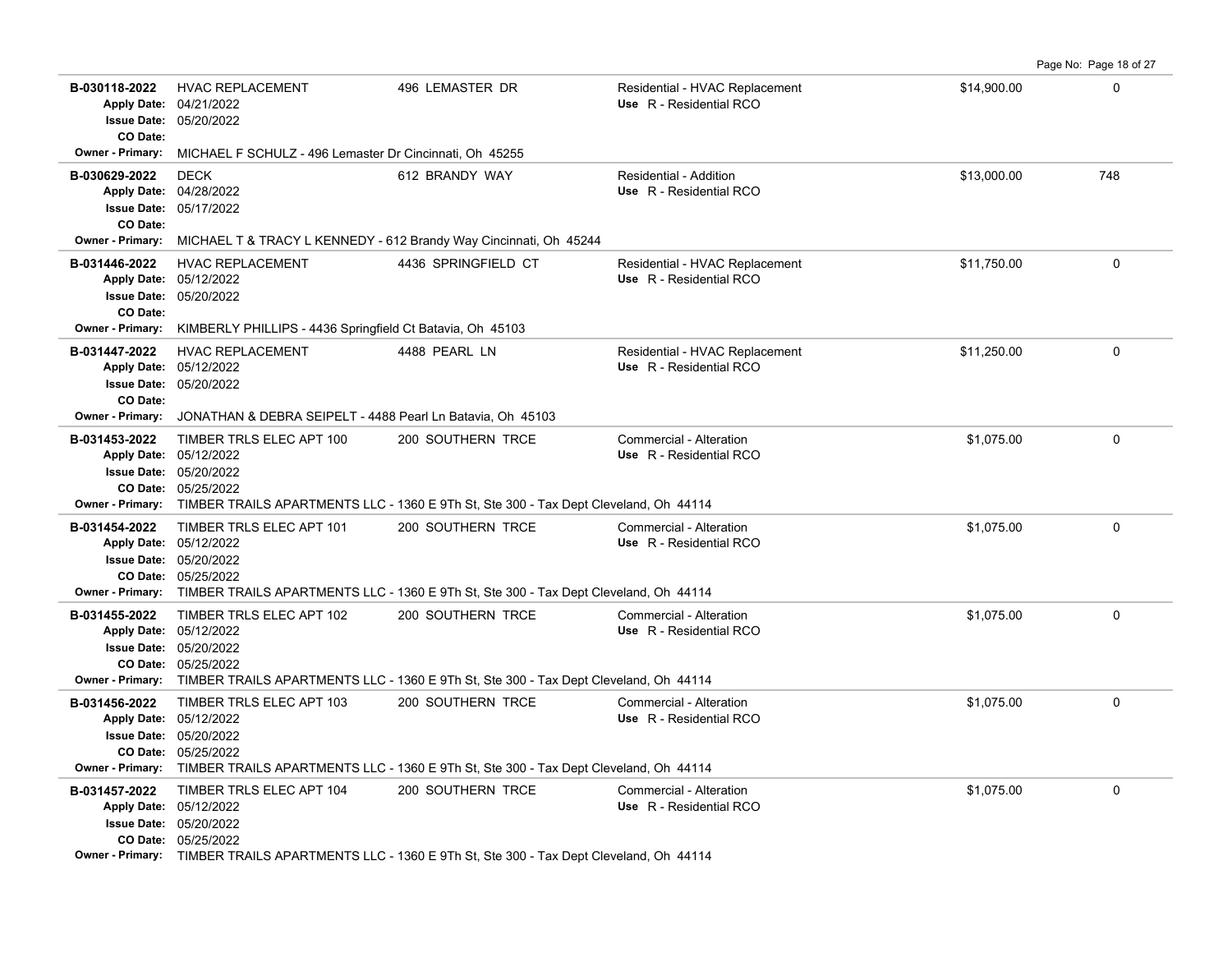|                                                                                |                                                                                                            |                                                                                                                                 |                                                    |            | Page No: Page 19 of 27 |
|--------------------------------------------------------------------------------|------------------------------------------------------------------------------------------------------------|---------------------------------------------------------------------------------------------------------------------------------|----------------------------------------------------|------------|------------------------|
| B-031458-2022<br>CO Date:<br><b>Owner - Primary:</b>                           | TIMBER TRLS ELEC APT 105<br>Apply Date: 05/12/2022<br><b>Issue Date: 05/20/2022</b><br>05/25/2022          | 200 SOUTHERN TRCE<br>TIMBER TRAILS APARTMENTS LLC - 1360 E 9Th St, Ste 300 - Tax Dept Cleveland, Oh 44114                       | Commercial - Alteration<br>Use R - Residential RCO | \$1,075.00 | $\mathbf 0$            |
| B-031459-2022<br>Apply Date: 05/12/2022<br>CO Date:<br><b>Owner - Primary:</b> | TIMBER TRLS ELEC APT 106<br><b>Issue Date: 05/20/2022</b><br>05/25/2022                                    | 200 SOUTHERN TRCE<br>TIMBER TRAILS APARTMENTS LLC - 1360 E 9Th St, Ste 300 - Tax Dept Cleveland, Oh 44114                       | Commercial - Alteration<br>Use R - Residential RCO | \$1,075.00 | 0                      |
| B-031460-2022<br><b>Apply Date:</b><br><b>Owner - Primary:</b>                 | TIMBER TRLS ELEC APT 107<br>05/12/2022<br><b>Issue Date: 05/20/2022</b><br>CO Date: 05/25/2022             | 200 SOUTHERN TRCE<br>TIMBER TRAILS APARTMENTS LLC - 1360 E 9Th St, Ste 300 - Tax Dept Cleveland, Oh 44114                       | Commercial - Alteration<br>Use R - Residential RCO | \$1,075.00 | $\Omega$               |
| B-031461-2022<br>CO Date:<br><b>Owner - Primary:</b>                           | TIMBER TRLS ELEC APT 112<br>Apply Date: 05/12/2022<br><b>Issue Date: 05/20/2022</b><br>05/25/2022          | 200 SOUTHERN TRCE<br>TIMBER TRAILS APARTMENTS LLC - 1360 E 9Th St, Ste 300 - Tax Dept Cleveland, Oh 44114                       | Commercial - Alteration<br>Use R - Residential RCO | \$1,075.00 | 0                      |
| B-031462-2022<br><b>Owner - Primary:</b>                                       | TIMBER TRLS ELEC APT 113<br>Apply Date: 05/12/2022<br><b>Issue Date: 05/20/2022</b><br>CO Date: 05/25/2022 | 200 SOUTHERN TRCE<br>TIMBER TRAILS APARTMENTS LLC - 1360 E 9Th St, Ste 300 - Tax Dept Cleveland, Oh 44114                       | Commercial - Alteration<br>Use R - Residential RCO | \$1,075.00 | 0                      |
| B-031463-2022<br><b>Owner - Primary:</b>                                       | TIMBER TRLS ELEC APT 118<br>Apply Date: 05/12/2022<br><b>Issue Date: 05/20/2022</b><br>CO Date: 05/25/2022 | 200 SOUTHERN TRCE<br>TIMBER TRAILS APARTMENTS LLC - 1360 E 9Th St, Ste 300 - Tax Dept Cleveland, Oh 44114                       | Commercial - Alteration<br>Use R - Residential RCO | \$1,075.00 | 0                      |
| B-031464-2022                                                                  | TIMBER TRLS ELEC APT 120<br>Apply Date: 05/12/2022<br><b>Issue Date: 05/20/2022</b><br>CO Date: 05/25/2022 | 200 SOUTHERN TRCE<br>Owner - Primary: TIMBER TRAILS APARTMENTS LLC - 1360 E 9Th St, Ste 300 - Tax Dept Cleveland, Oh 44114      | Commercial - Alteration<br>Use R - Residential RCO | \$1,075.00 | 0                      |
| B-031465-2022<br><b>Issue Date:</b><br><b>Owner - Primary:</b>                 | TIMBER TRLS ELEC APT 121<br>Apply Date: 05/12/2022<br>05/20/2022<br>CO Date: 05/25/2022                    | 200 SOUTHERN TRCE<br>TIMBER TRAILS APARTMENTS LLC - 1360 E 9Th St, Ste 300 - Tax Dept Cleveland, Oh 44114                       | Commercial - Alteration<br>Use R - Residential RCO | \$1,075.00 | $\Omega$               |
| B-031466-2022                                                                  | TIMBER TRLS ELEC APT 122<br>Apply Date: 05/12/2022<br><b>Issue Date: 05/20/2022</b><br>CO Date: 05/25/2022 | 200 SOUTHERN TRCE<br><b>Owner - Primary:</b> TIMBER TRAILS APARTMENTS LLC - 1360 F 9Th St Ste 300 - Tax Dent Cleveland Oh 44114 | Commercial - Alteration<br>Use R - Residential RCO | \$1,075.00 | $\Omega$               |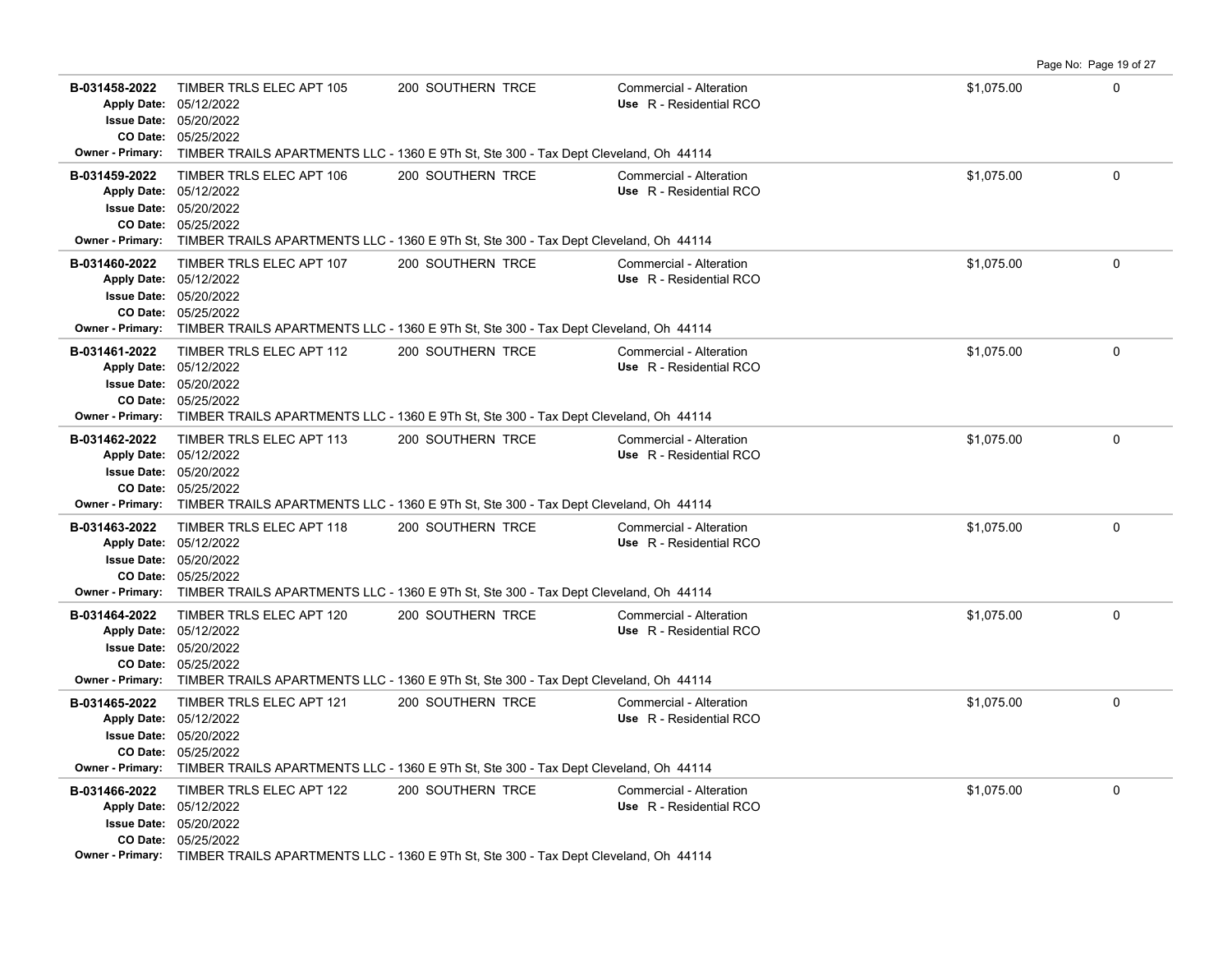|                                                                    |                                                                                                            |                                                                                                                                 |                                                    |            | Page No: Page 20 of 27 |
|--------------------------------------------------------------------|------------------------------------------------------------------------------------------------------------|---------------------------------------------------------------------------------------------------------------------------------|----------------------------------------------------|------------|------------------------|
| B-031467-2022<br>CO Date:<br><b>Owner - Primary:</b>               | TIMBER TRLS ELEC APT 123<br>Apply Date: 05/12/2022<br><b>Issue Date: 05/20/2022</b><br>05/25/2022          | 200 SOUTHERN TRCE<br>TIMBER TRAILS APARTMENTS LLC - 1360 E 9Th St, Ste 300 - Tax Dept Cleveland, Oh 44114                       | Commercial - Alteration<br>Use R - Residential RCO | \$1,075.00 | $\mathbf 0$            |
| B-031468-2022<br>Apply Date: 05/12/2022<br><b>Owner - Primary:</b> | TIMBER TRLS ELEC APT 124<br><b>Issue Date: 05/20/2022</b><br>CO Date: 05/25/2022                           | 200 SOUTHERN TRCE<br>TIMBER TRAILS APARTMENTS LLC - 1360 E 9Th St, Ste 300 - Tax Dept Cleveland, Oh 44114                       | Commercial - Alteration<br>Use R - Residential RCO | \$1,075.00 | 0                      |
| B-031469-2022<br><b>Apply Date:</b><br><b>Owner - Primary:</b>     | TIMBER TRLS ELEC APT 125<br>05/12/2022<br><b>Issue Date: 05/20/2022</b><br>CO Date: 05/25/2022             | 200 SOUTHERN TRCE<br>TIMBER TRAILS APARTMENTS LLC - 1360 E 9Th St, Ste 300 - Tax Dept Cleveland, Oh 44114                       | Commercial - Alteration<br>Use R - Residential RCO | \$1,075.00 | $\Omega$               |
| B-031470-2022<br>CO Date:                                          | TIMBER TRLS ELEC APT 126<br>Apply Date: 05/12/2022<br><b>Issue Date: 05/20/2022</b><br>05/25/2022          | 200 SOUTHERN TRCE<br>Owner - Primary: TIMBER TRAILS APARTMENTS LLC - 1360 E 9Th St, Ste 300 - Tax Dept Cleveland, Oh 44114      | Commercial - Alteration<br>Use R - Residential RCO | \$1,075.00 | 0                      |
| B-031471-2022<br><b>Owner - Primary:</b>                           | TIMBER TRLS ELEC APT 127<br>Apply Date: 05/12/2022<br><b>Issue Date: 05/20/2022</b><br>CO Date: 05/25/2022 | 200 SOUTHERN TRCE<br>TIMBER TRAILS APARTMENTS LLC - 1360 E 9Th St, Ste 300 - Tax Dept Cleveland, Oh 44114                       | Commercial - Alteration<br>Use R - Residential RCO | \$1,075.00 | 0                      |
| B-031472-2022<br>CO Date:<br><b>Owner - Primary:</b>               | TIMBER TRLS ELEC APT 137<br>Apply Date: 05/12/2022<br><b>Issue Date: 05/20/2022</b>                        | 200 SOUTHERN TRCE<br>TIMBER TRAILS APARTMENTS LLC - 1360 E 9Th St, Ste 300 - Tax Dept Cleveland, Oh 44114                       | Commercial - Alteration<br>Use R - Residential RCO | \$1,075.00 | 0                      |
| B-031473-2022                                                      | TIMBER TRLS ELEC APT 138<br>Apply Date: 05/12/2022<br><b>Issue Date: 05/20/2022</b><br>CO Date: 05/25/2022 | 200 SOUTHERN TRCE<br>Owner - Primary: TIMBER TRAILS APARTMENTS LLC - 1360 E 9Th St, Ste 300 - Tax Dept Cleveland, Oh 44114      | Commercial - Alteration<br>Use R - Residential RCO | \$1,075.00 | $\mathbf 0$            |
| B-031474-2022<br><b>Issue Date:</b><br><b>Owner - Primary:</b>     | TIMBER TRLS ELEC APT 144<br>Apply Date: 05/12/2022<br>05/20/2022<br>CO Date: 05/25/2022                    | 200 SOUTHERN TRCE<br>TIMBER TRAILS APARTMENTS LLC - 1360 E 9Th St, Ste 300 - Tax Dept Cleveland, Oh 44114                       | Commercial - Alteration<br>Use R - Residential RCO | \$1,075.00 | $\Omega$               |
| B-031475-2022                                                      | TIMBER TRLS ELEC APT 145<br>Apply Date: 05/12/2022<br><b>Issue Date: 05/20/2022</b><br>CO Date: 05/25/2022 | 200 SOUTHERN TRCE<br><b>Owner - Primary:</b> TIMBER TRAILS APARTMENTS LLC - 1360 F 9Th St Ste 300 - Tax Dent Cleveland Oh 44114 | Commercial - Alteration<br>Use R - Residential RCO | \$1,075.00 | $\Omega$               |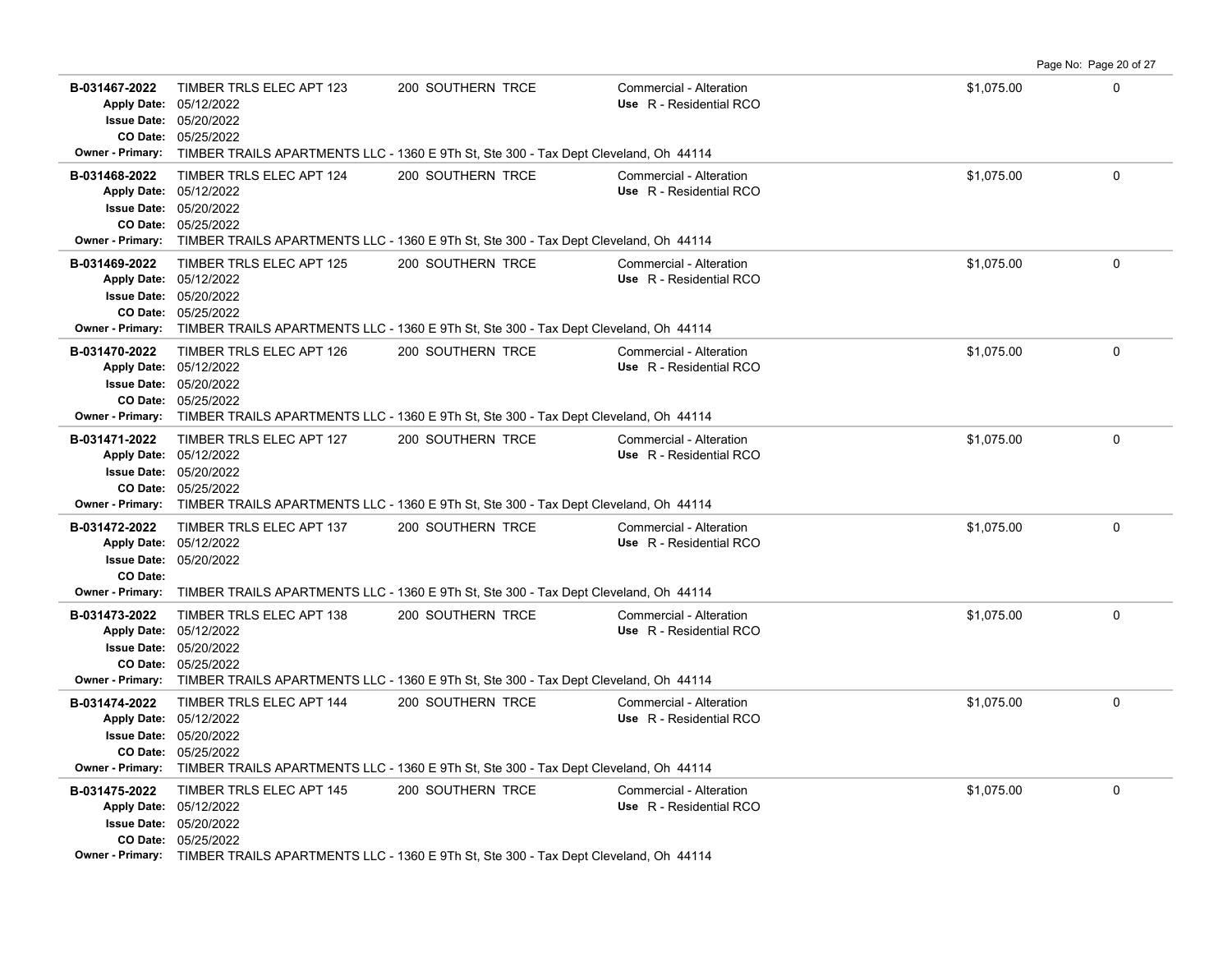|                                                                                                      |                                                                                                                                                                                           |                                                                                      |                                                                  |              | Page No: Page 21 of 27 |
|------------------------------------------------------------------------------------------------------|-------------------------------------------------------------------------------------------------------------------------------------------------------------------------------------------|--------------------------------------------------------------------------------------|------------------------------------------------------------------|--------------|------------------------|
| B-031476-2022<br>Apply Date: 05/12/2022<br><b>Owner - Primary:</b>                                   | TIMBER TRLS ELEC APT 154<br><b>Issue Date: 05/20/2022</b><br>CO Date: 05/25/2022                                                                                                          | 200 SOUTHERN TRCE                                                                    | Commercial - Alteration<br>Use R - Residential RCO               | \$1,075.00   | $\Omega$               |
|                                                                                                      |                                                                                                                                                                                           | TIMBER TRAILS APARTMENTS LLC - 1360 E 9Th St, Ste 300 - Tax Dept Cleveland, Oh 44114 |                                                                  |              |                        |
| B-031477-2022<br>Apply Date: 05/12/2022                                                              | TIMBER TRLS ELEC APT 155<br><b>Issue Date: 05/20/2022</b><br>CO Date: 05/25/2022<br>Owner - Primary: TIMBER TRAILS APARTMENTS LLC - 1360 E 9Th St, Ste 300 - Tax Dept Cleveland, Oh 44114 | 200 SOUTHERN TRCE                                                                    | Commercial - Alteration<br>Use R - Residential RCO               | \$1.075.00   | $\Omega$               |
| B-031478-2022<br>Apply Date: 05/12/2022<br><b>Owner - Primary:</b>                                   | TIMBER TRLS ELEC APT 156<br><b>Issue Date: 05/20/2022</b><br>CO Date: 05/25/2022<br>TIMBER TRAILS APARTMENTS LLC - 1360 E 9Th St, Ste 300 - Tax Dept Cleveland, Oh 44114                  | 200 SOUTHERN TRCE                                                                    | Commercial - Alteration<br>Use R - Residential RCO               | \$1,075.00   | $\Omega$               |
| B-031479-2022<br>Apply Date: 05/12/2022<br><b>Owner - Primary:</b>                                   | TIMBER TRLS ELEC APT 157<br><b>Issue Date: 05/20/2022</b><br>CO Date: 05/25/2022<br>TIMBER TRAILS APARTMENTS LLC - 1360 E 9Th St, Ste 300 - Tax Dept Cleveland, Oh 44114                  | 200 SOUTHERN TRCE                                                                    | Commercial - Alteration<br>Use R - Residential RCO               | \$1,075.00   | 0                      |
| B-031489-2022<br><b>Apply Date:</b><br><b>Issue Date:</b><br>CO Date:                                | <b>SOLAR PANELS</b><br>05/12/2022<br>05/17/2022                                                                                                                                           | 1068 RIDGEPOINTE DR                                                                  | Residential - Solar Panels<br>Use R - Residential RCO            | \$8,000.00   | $\mathbf 0$            |
| <b>Owner - Primary:</b>                                                                              |                                                                                                                                                                                           | CHAD & ANGELA RENATA MERKLE - 1068 Ridgepointe Dr Batavia, Oh 45103                  |                                                                  |              |                        |
| B-031498-2022<br><b>Apply Date:</b><br><b>Issue Date:</b><br>CO Date:                                | MADDOX DEVELOPMENT<br>05/12/2022<br>05/17/2022                                                                                                                                            | 1249 TRACTION                                                                        | Residential - Single Family Residence<br>Use R - Residential RCO | \$220,000.00 | 3,336                  |
|                                                                                                      | Owner - Primary: TYLER M GIBBSMADDOX DEVELOPMENT CO LLC - 3005 S Bantam Rd Bethel, Oh 45106                                                                                               |                                                                                      |                                                                  |              |                        |
| B-031552-2022<br>Apply Date: 05/12/2022<br>CO Date:                                                  | <b>DECK</b><br><b>Issue Date: 05/20/2022</b>                                                                                                                                              | 4797 HABITS GLEN CT                                                                  | Residential - Addition<br>Use R - Residential RCO                | \$10,000.00  | 390                    |
| <b>Owner - Primary:</b>                                                                              | JULIA M SLONE - 4797 Habits Glen Ct Cincinnati, Oh 45244                                                                                                                                  |                                                                                      |                                                                  |              |                        |
| B-031569-2022<br>Apply Date: 05/13/2022<br><b>Issue Date:</b><br>CO Date:<br><b>Owner - Primary:</b> | <b>HVAC REPLACEMENT</b><br>05/20/2022<br>STEPHANIE DETEMPLE - 882 Tall Trees Dr Cincinnati, Oh 45245                                                                                      | 882 TALL TREES DR                                                                    | Residential - HVAC Replacement<br>Use R - Residential RCO        | \$12,750.00  | 0                      |
| B-031627-2022<br>Apply Date: 05/13/2022<br>CO Date:<br><b>Owner - Primary:</b>                       | <b>BROOKSTONE HOMES</b><br>Issue Date: 05/18/2022<br>BROOKSTONE HOMES INC - 7203 Wooster Pi Cincinnati, Oh 45227                                                                          | 973 CRESTPOINT CT                                                                    | Residential - Single Family Residence<br>Use R - Residential RCO | \$250,000.00 | 4,205                  |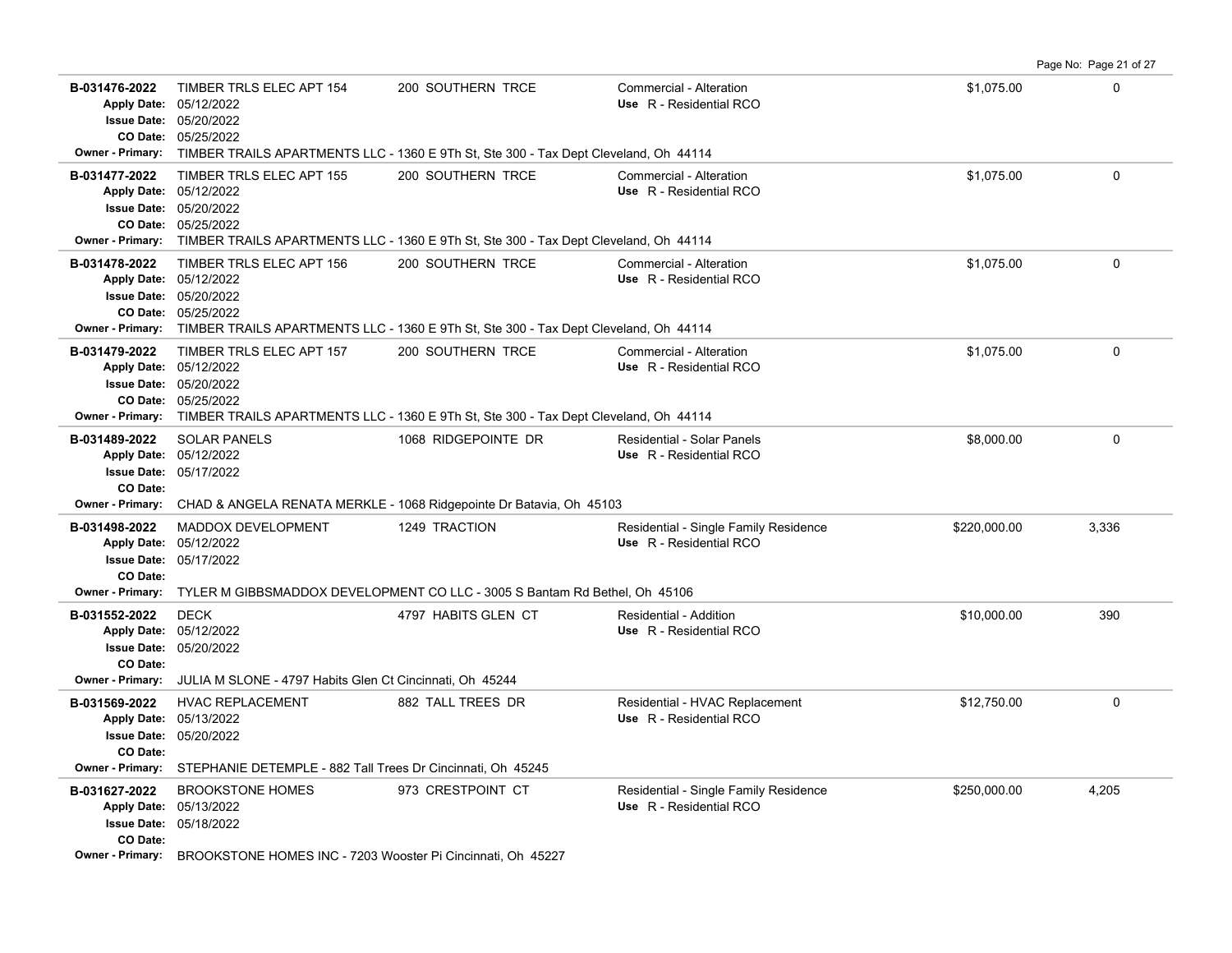**B-031643-2022** \$7,500.00 0 HVAC REPLACEMENT 3967 BEECH CREST DR Residential - HVAC Replacement 05/18/2022 **Issue Date:** Apply Date: 05/14/2022 **Apply Date: Use** R - Residential RCO **CO Date: Owner - Primary:** DOUGLAS SCOTT BUSHMAN - 3967 Beechcrest Dr Cincinnati, Oh 45255 **B-031688-2022** \$12,658.00 0 HVAC REPLACEMENT 644 HOLIDAY DR Residential - HVAC Replacement 05/27/2022 **CO Date:** 05/20/2022 **Issue Date:** 05/16/2022 **Apply Date: Use** R - Residential RCO **Owner - Primary:** TOMMY L & HENIZE LILLY J DONLEY - 644 Holiday Dr Cincinnati, Oh 45245 **B-031713-2022** \$50,000.00 0 05/16/2022 **Issue Date:** 05/16/2022 **Apply Date: Use** R - Residential RCO POOL INGROUND 4344 TERRACE DR Residential - Alteration **CO Date: Owner - Primary:** MIKE STEELE - 4061 Waterford Way Cincinnati, Oh 45245 B-031732-2022 ROOF REPLACEMENT 4060 WOODSLY DR Residential - Roof Replacement \$19,083.62 0 05/17/2022 **Issue Date:** Apply Date: 05/17/2022 **Apply Date: Use** R - Residential RCO **CO Date: Owner - Primary:** GRACE JANES - 4060 Woodsly Dr Batavia, Oh 45103 **B-031734-2022** ROOF REPLACEMENT 924 CLOUGH PI Residential - Roof Replacement \$17,082.00 \$17,082.00 05/17/2022 **Issue Date:** Apply Date: 05/17/2022 **Apply Date: Use** R - Residential RCO **CO Date: Owner - Primary:** NICHOLAS STRICKLAND - 924 Clough Pike Cincinnati, Oh 45245 **B-031735-2022** HVAC REPLACEMENT 1029 OLD SR 74 Residential - HVAC Replacement \$3,999.00 \$3,999.00 05/18/2022 **Issue Date:** Apply Date: 05/17/2022 **Apply Date: Use** R - Residential RCO **CO Date: Owner - Primary:** ARNOLD A JR & LOUISE HOMAN - 1029 Batavia Pike Batavia, Oh 45103 **B-031737-2022** HVAC REPLACEMENT 4588 TARBOLTON Residential - HVAC Replacement \$3,899.00 \$3,899.00 05/18/2022 **Issue Date:** Apply Date: 05/17/2022 **Apply Date: Use** R - Residential RCO **CO Date: Owner - Primary:** LEE J & DEBRA BATES - 4588 Tarbolton St Batavia, Oh 45103 **B-031770-2022** \$9,000.00 388 05/18/2022 **Issue Date:** Apply Date: 05/17/2022 DECK 528 PARK PL Residential - Addition **Apply Date: Use** R - Residential RCO **CO Date: Owner - Primary:** DAVID A GLUTZ - 528 Park Pl Cincinnati, Oh 45244 **B-031793-2022** \$2,500.00 0 ELECTRIC UPGRADE 633 FERN CT Residential - Electric Service Upgrade 06/03/2022 **CO Date:** 05/17/2022 **Issue Date:** Apply Date: 05/17/2022 **Apply Date: Use** R - Residential RCO **Owner - Primary:** AUDREY KIRIELIUS - 2686 Columbia Trl Loveland, Oh 45140

Page No: Page 22 of 27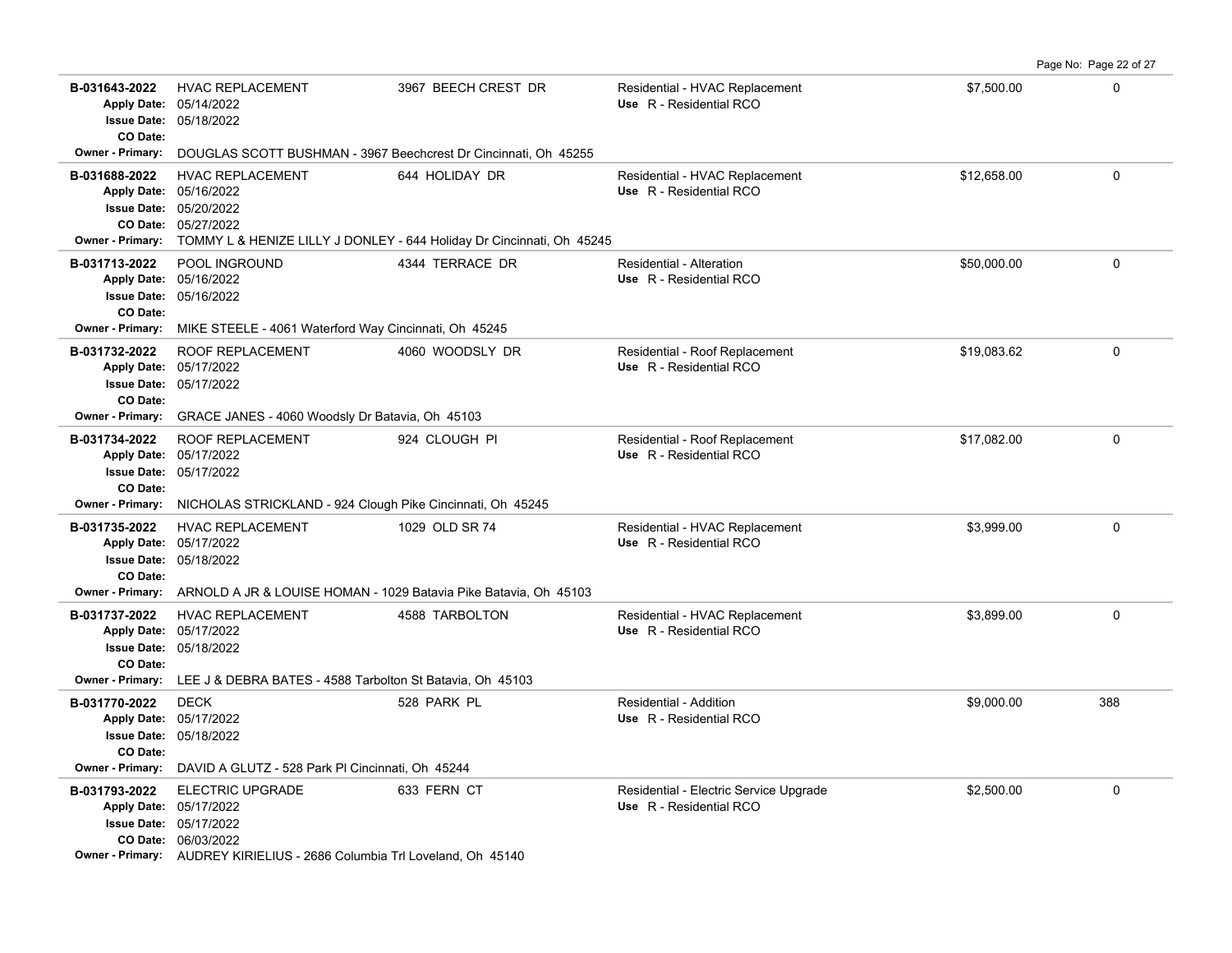|                                                                                                  |                                                                                                                       |                                                                            |                                                           |             | Page No: Page 23 of 27 |
|--------------------------------------------------------------------------------------------------|-----------------------------------------------------------------------------------------------------------------------|----------------------------------------------------------------------------|-----------------------------------------------------------|-------------|------------------------|
| B-031842-2022<br><b>Issue Date:</b><br>CO Date:                                                  | <b>HVAC REPLACEMENT</b><br>Apply Date: 05/18/2022<br>05/19/2022                                                       | 3882 GORDON DR                                                             | Residential - HVAC Replacement<br>Use R - Residential RCO | \$6.835.00  | 0                      |
| Owner - Primary:                                                                                 | JOHN COOPER - 3882 Gordon Dr Amelia, Oh 45102                                                                         |                                                                            |                                                           |             |                        |
| B-031846-2022<br><b>Apply Date:</b><br><b>Issue Date:</b><br>CO Date:                            | <b>SUNROOM</b><br>05/18/2022<br>05/20/2022                                                                            | 1089 FLICK LN                                                              | Residential - Addition<br>Use R - Residential RCO         | \$21,000.00 | 192                    |
| Owner - Primary:                                                                                 | CHARLES N WINUM - 1089 Flick Ln Batavia, Oh 45103                                                                     |                                                                            |                                                           |             |                        |
| B-031881-2022<br><b>Apply Date:</b><br><b>Issue Date:</b><br>CO Date:                            | <b>HVAC REPLACEMENT</b><br>05/19/2022<br>05/19/2022                                                                   | 688 BOBOLINK CT                                                            | Residential - HVAC Replacement<br>Use R - Residential RCO | \$7,015.00  | 0                      |
| Owner - Primary:                                                                                 |                                                                                                                       | LESLIE L & EDWARD E TRUSTEES BARTON - 688 Bobolink Ct Cincinnati. Oh 45244 |                                                           |             |                        |
| B-031899-2022<br><b>Apply Date:</b><br><b>Issue Date:</b><br>CO Date:                            | <b>HVAC REPLACEMENT</b><br>05/19/2022<br>05/19/2022                                                                   | 1076 SPLITRAIL DR                                                          | Residential - HVAC Replacement<br>Use R - Residential RCO | \$12,000.00 | 0                      |
| Owner - Primary:                                                                                 | STEVEN JONES - 1076 Splitrail Dr Batavia, Oh 45103                                                                    |                                                                            |                                                           |             |                        |
| B-031960-2022<br><b>Apply Date:</b><br><b>Issue Date:</b><br>CO Date:                            | <b>HVAC REPLACEMENT</b><br>05/20/2022<br>05/20/2022                                                                   | 1187 MUIRWOOD LN                                                           | Residential - HVAC Replacement<br>Use R - Residential RCO | \$9,000.00  | 0                      |
| <b>Owner - Primary:</b>                                                                          | WILLIAM J JR & CHERYL J DEVITO - 4488 Stratford Ct Batavia, Oh 45103                                                  |                                                                            |                                                           |             |                        |
| B-031963-2022<br><b>Apply Date:</b><br><b>Issue Date:</b><br>CO Date:<br><b>Owner - Primary:</b> | <b>HVAC REPLACEMENT</b><br>05/20/2022<br>05/20/2022<br>MARK & CARLA HUGENBERG - 4433 Springfield Ct Batavia, Oh 45103 | 4433 SPRINGFIELD CT                                                        | Residential - HVAC Replacement<br>Use R - Residential RCO | \$15,000.00 | 0                      |
|                                                                                                  |                                                                                                                       |                                                                            |                                                           |             |                        |
| B-031967-2022<br><b>Apply Date:</b><br><b>Issue Date:</b><br>CO Date:                            | <b>HVAC REPLACEMENT</b><br>05/20/2022<br>05/20/2022                                                                   | 4049 HAVENWOOD DR                                                          | Residential - HVAC Replacement<br>Use R - Residential RCO | \$13,000.00 | 0                      |
|                                                                                                  | $100 - 211111 - 21121111 - 21211$                                                                                     |                                                                            |                                                           |             |                        |

**Owner - Primary:** JOE & JULIE CHOVAN - 4049 Havenwood Dr Cincinnati, Oh 45245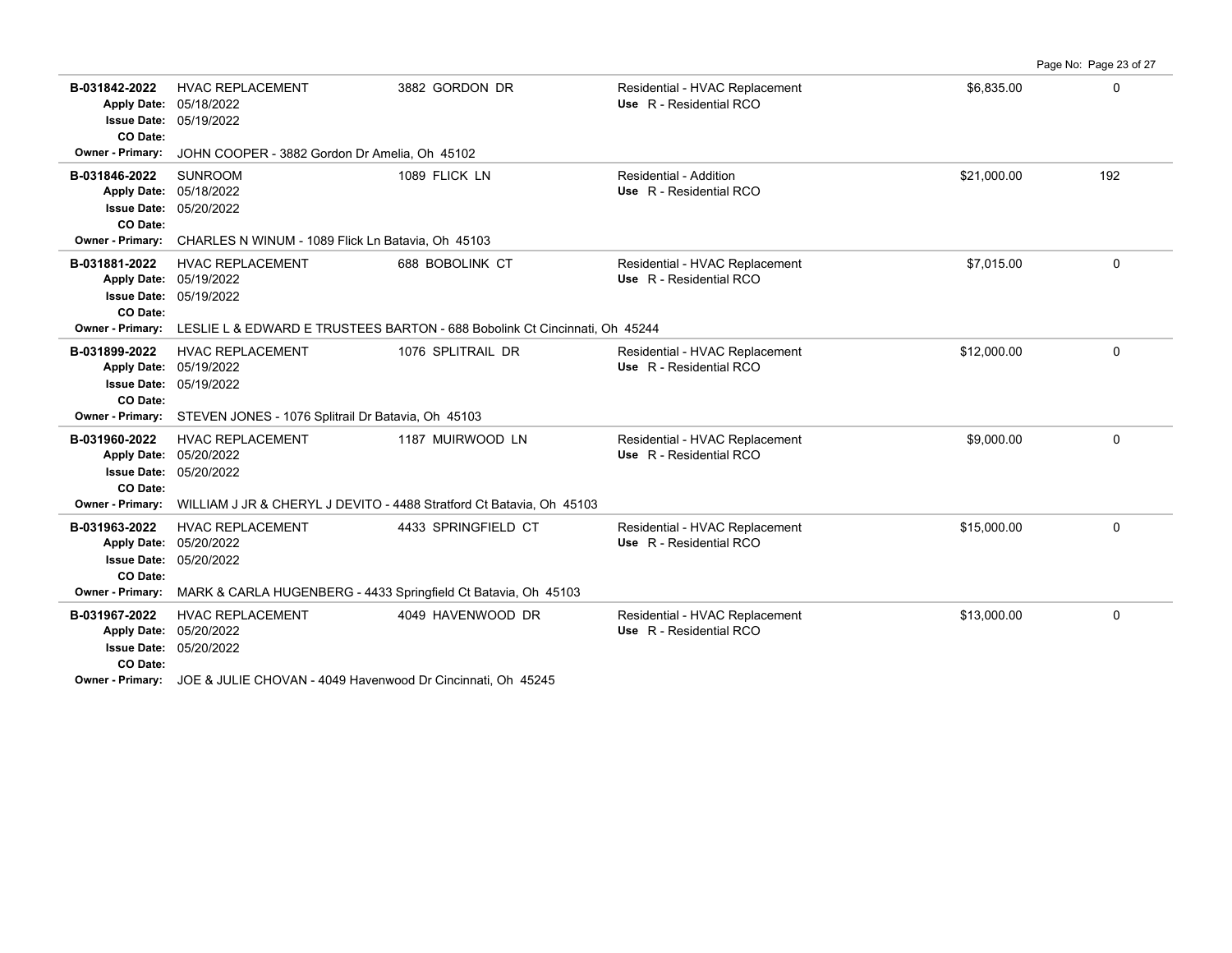# **SUMMARY FOR Union Township**

**PERMIT SUMMARY BY APPLICATION WORKTYPE IN THIS TOWNSHIP**

| Worktype                               | Issued | Value        | Worktype                        | Issued | Value  | Worktype                       | Issued | Value        |
|----------------------------------------|--------|--------------|---------------------------------|--------|--------|--------------------------------|--------|--------------|
| Single-Family Residence (SFR)          |        | \$470,000.00 | Two-Family Residence (TFR)      |        | \$0.00 | Commercial New (COMNEW)        |        | \$0.00       |
| Residential Addition (RESADD)          |        | \$53,000.00  | Three-Family Residence (THFR)   |        | \$0.00 | Commercial Addition (COMADD)   |        | \$0.00       |
| <b>Residential Alteration (RESALT)</b> | 19     | \$238.221.62 | Four-Family Residence (FFR)     |        | \$0.00 | Commercial Alteration (COMALT) | 28     | \$229.025.00 |
| Res Accessory Structure (ACCSTR)       |        | \$0.00       | Multi-Family Residence (MULTFR) |        | \$0.00 | All Other Project Types        | 19     | \$194,721.62 |
|                                        |        |              | Single-Family Unit (SFU)        |        | \$0.00 |                                |        |              |

### **NUMBER OF PERMITS ISSUED: 55**

**DECLARED VALUE: \$999,246.62**

# **Washington Township**

| <b>R</b> - Residential RCO                                                                                           |                                                                        |          |                |                                                                                                             |                                                     |                                        |                                |                       |                  |
|----------------------------------------------------------------------------------------------------------------------|------------------------------------------------------------------------|----------|----------------|-------------------------------------------------------------------------------------------------------------|-----------------------------------------------------|----------------------------------------|--------------------------------|-----------------------|------------------|
| Permit#                                                                                                              | <b>Application Name</b>                                                |          | <b>Address</b> |                                                                                                             | <b>Work Type / Class</b>                            |                                        |                                | <b>Declared Value</b> | <b>Bldg Area</b> |
| B-031697-2022<br><b>Apply Date:</b><br><b>Issue Date:</b><br>CO Date:<br><b>Owner - Primary:</b>                     | <b>ELECTRIC REPAIR</b><br>05/16/2022<br>05/16/2022                     |          |                | 2732 CHILO CEM MCKENDREE<br>ROGER & DEBRA S SMITH - 2732 Chilo Cemetery Mckendree Rd Felicity, Oh 45120     | Residential - Alteration<br>Use R - Residential RCO |                                        |                                | \$2,000.00            | 0                |
| B-031730-2022<br><b>Apply Date:</b><br><b>Issue Date:</b><br>CO Date:<br><b>Owner - Primary:</b>                     | <b>HVAC REPLACEMENT</b><br>05/17/2022<br>05/17/2022                    |          |                | 1853 MOSCOW CEMETERY RD<br>RANDELL GLEN JR & CHRISTY MAY CALHOUN - 1853 Moscow Cemetery Rd Moscow, Oh 45153 | Use R - Residential RCO                             | Residential - HVAC Replacement         |                                | \$12.014.00           | 0                |
| B-031801-2022<br><b>Apply Date:</b><br>CO Date:<br><b>Owner - Primary:</b><br><b>SUMMARY FOR Washington Township</b> | <b>ELECTRIC UPGRADE</b><br>05/17/2022<br><b>Issue Date: 05/17/2022</b> |          |                | 1797 US 52<br>743 STORAGE LLC - Po Box 229 New Richmond, Oh 45157                                           | Use R - Residential RCO                             | Residential - Electric Service Upgrade |                                | \$2,000.00            | 0                |
| PERMIT SUMMARY BY APPLICATION WORKTYPE IN THIS TOWNSHIP                                                              |                                                                        |          |                |                                                                                                             |                                                     |                                        |                                |                       |                  |
| Worktype                                                                                                             |                                                                        | Issued   | Value          | Worktype                                                                                                    | Issued                                              | Value                                  | Worktype                       | Issued                | Value            |
| Single-Family Residence (SFR)                                                                                        |                                                                        | $\Omega$ | \$0.00         | Two-Family Residence (TFR)                                                                                  | 0                                                   | \$0.00                                 | Commercial New (COMNEW)        | $\Omega$              | \$0.00           |
| Residential Addition (RESADD)                                                                                        |                                                                        | 0        | \$0.00         | Three-Family Residence (THFR)                                                                               | 0                                                   | \$0.00                                 | Commercial Addition (COMADD)   | 0                     | \$0.00           |
| Residential Alteration (RESALT)                                                                                      |                                                                        | 3        | \$16.014.00    | Four-Family Residence (FFR)                                                                                 | $\Omega$                                            | \$0.00                                 | Commercial Alteration (COMALT) | 0                     | \$0.00           |
| Res Accessory Structure (ACCSTR)                                                                                     |                                                                        | 0        | \$0.00         | Multi-Family Residence (MULTFR)<br>Single-Family Unit (SFU)                                                 | 0<br>0                                              | \$0.00<br>\$0.00                       | All Other Project Types        |                       | \$12.014.00      |

**NUMBER OF PERMITS ISSUED: 3**

**DECLARED VALUE: \$16,014.00**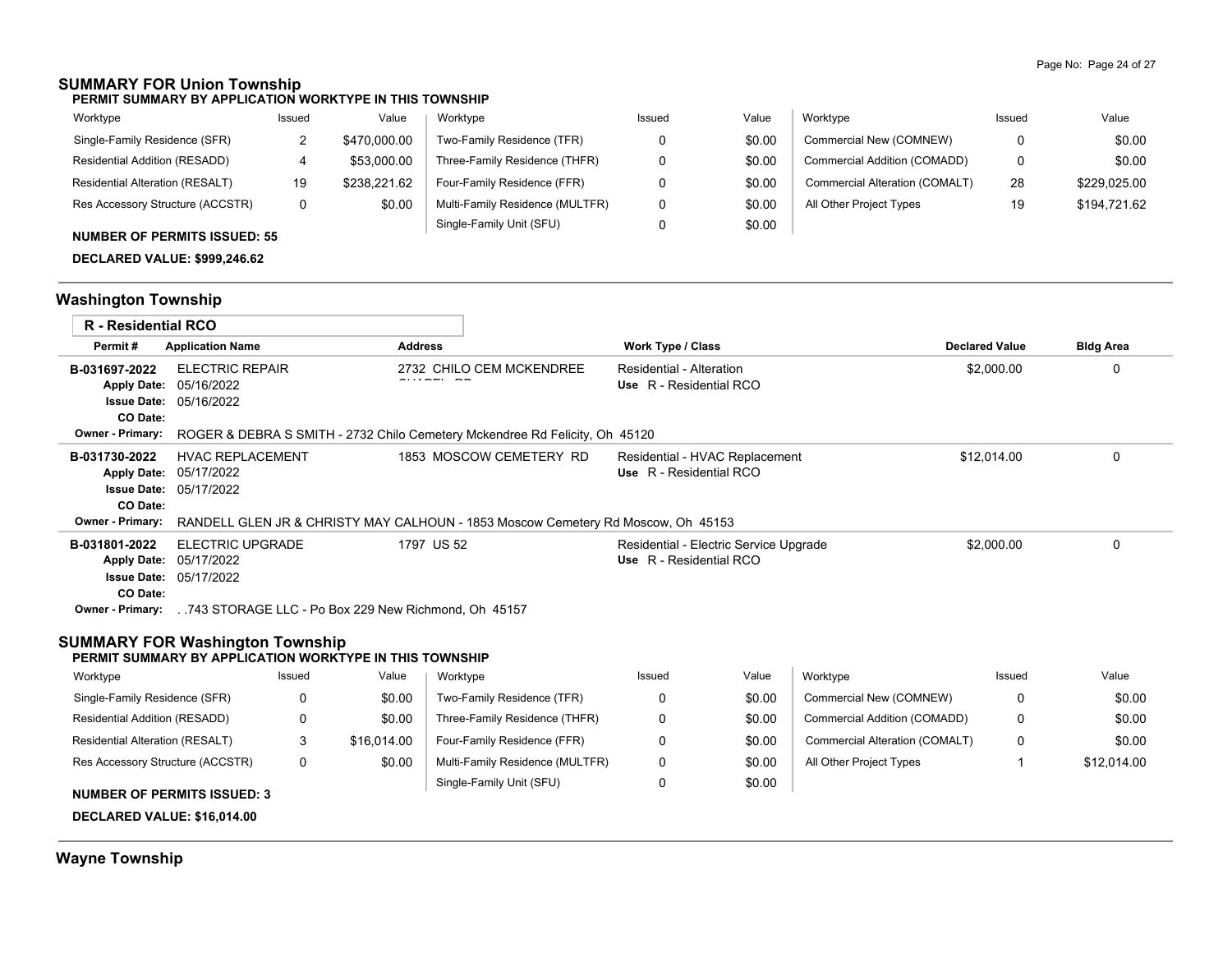| R - Residential RCO                                                                              |                                                                                                                  |                                                                                             |                                                              |                       |                  |
|--------------------------------------------------------------------------------------------------|------------------------------------------------------------------------------------------------------------------|---------------------------------------------------------------------------------------------|--------------------------------------------------------------|-----------------------|------------------|
| Permit#                                                                                          | <b>Application Name</b>                                                                                          | <b>Address</b>                                                                              | Work Type / Class                                            | <b>Declared Value</b> | <b>Bldg Area</b> |
| B-031359-2022<br><b>Apply Date:</b><br><b>Issue Date:</b><br>CO Date:<br><b>Owner - Primary:</b> | POLE BARN<br>05/10/2022<br>05/17/2022                                                                            | 6199 SR 133<br>CHRISTINA & SMITH CHRISTOPHER TARTER - 6199 State Route 133 Goshen, Oh 45122 | Residential - Accessory Structure<br>Use R - Residential RCO | \$35,000.00           | $\mathbf 0$      |
| B-031553-2022<br><b>Issue Date:</b><br>CO Date:<br><b>Owner - Primary:</b>                       | POOL INGROUND<br>Apply Date: 05/12/2022<br>05/17/2022<br>BEVERLY WALLRAUCH - 2485 Cedarville Rd Goshen, Oh 45122 | 2485 CEDARVILLE RD                                                                          | Residential - Alteration<br>Use R - Residential RCO          | \$30,000.00           | 0                |
| B-031622-2022<br><b>Apply Date:</b><br><b>Issue Date:</b><br>CO Date:<br><b>Owner - Primary:</b> | POOL INGROUND<br>05/13/2022<br>05/20/2022<br>BRENT J & ANGELA L WALLS - 6134 State Route 727 Goshen, Oh 45122    | 6134 SR 727                                                                                 | Residential - Alteration<br>Use R - Residential RCO          | \$23,000.00           | 0                |
| B-031725-2022<br><b>Apply Date:</b><br><b>Issue Date:</b><br>CO Date:<br>Owner - Primary:        | <b>DRIVEWAY</b><br>05/16/2022<br>05/17/2022<br>SCOTT & AMBER METZE - 410 Cornell Av Terrace Park, Oh 45174       | 6696 EDENTON PLEASANT PLAIN                                                                 | Residential - Site Development<br>Use R - Residential RCO    | \$10,000.00           | 0                |

## **SUMMARY FOR Wayne Township**

### **PERMIT SUMMARY BY APPLICATION WORKTYPE IN THIS TOWNSHIP**

| Worktype                         | Issued | Value       | Worktype                        | Issued | Value  | Worktype                       | Issued | Value       |
|----------------------------------|--------|-------------|---------------------------------|--------|--------|--------------------------------|--------|-------------|
| Single-Family Residence (SFR)    |        | \$0.00      | Two-Family Residence (TFR)      |        | \$0.00 | Commercial New (COMNEW)        |        | \$0.00      |
| Residential Addition (RESADD)    |        | \$0.00      | Three-Family Residence (THFR)   |        | \$0.00 | Commercial Addition (COMADD)   |        | \$0.00      |
| Residential Alteration (RESALT)  | ∼      | \$53,000.00 | Four-Family Residence (FFR)     |        | \$0.00 | Commercial Alteration (COMALT) |        | \$0.00      |
| Res Accessory Structure (ACCSTR) |        | \$35,000.00 | Multi-Family Residence (MULTFR) |        | \$0.00 | All Other Project Types        |        | \$10,000.00 |
| $\blacksquare$                   |        |             | Single-Family Unit (SFU)        |        | \$0.00 |                                |        |             |

#### **NUMBER OF PERMITS ISSUED: 4**

**DECLARED VALUE: \$98,000.00**

# **Williamsburg Township**

| R - Residential RCO |                               |                                                                    |                                |                       |                  |
|---------------------|-------------------------------|--------------------------------------------------------------------|--------------------------------|-----------------------|------------------|
| Permit#             | <b>Application Name</b>       | <b>Address</b>                                                     | <b>Work Type / Class</b>       | <b>Declared Value</b> | <b>Bldg Area</b> |
| B-031624-2022       | DRIVEWAY                      | 3386 CONCORD HENNINGS MILL                                         | Residential - Site Development | \$1,000.00            |                  |
|                     | Apply Date: 05/13/2022        | $- -$                                                              | Use R - Residential RCO        |                       |                  |
|                     | <b>Issue Date: 05/17/2022</b> |                                                                    |                                |                       |                  |
| CO Date:            |                               |                                                                    |                                |                       |                  |
| Owner - Primary:    |                               | DAVID & MICKELLE GAMBREL - 4267 Mckeever Pi Williamsburg, Oh 45176 |                                |                       |                  |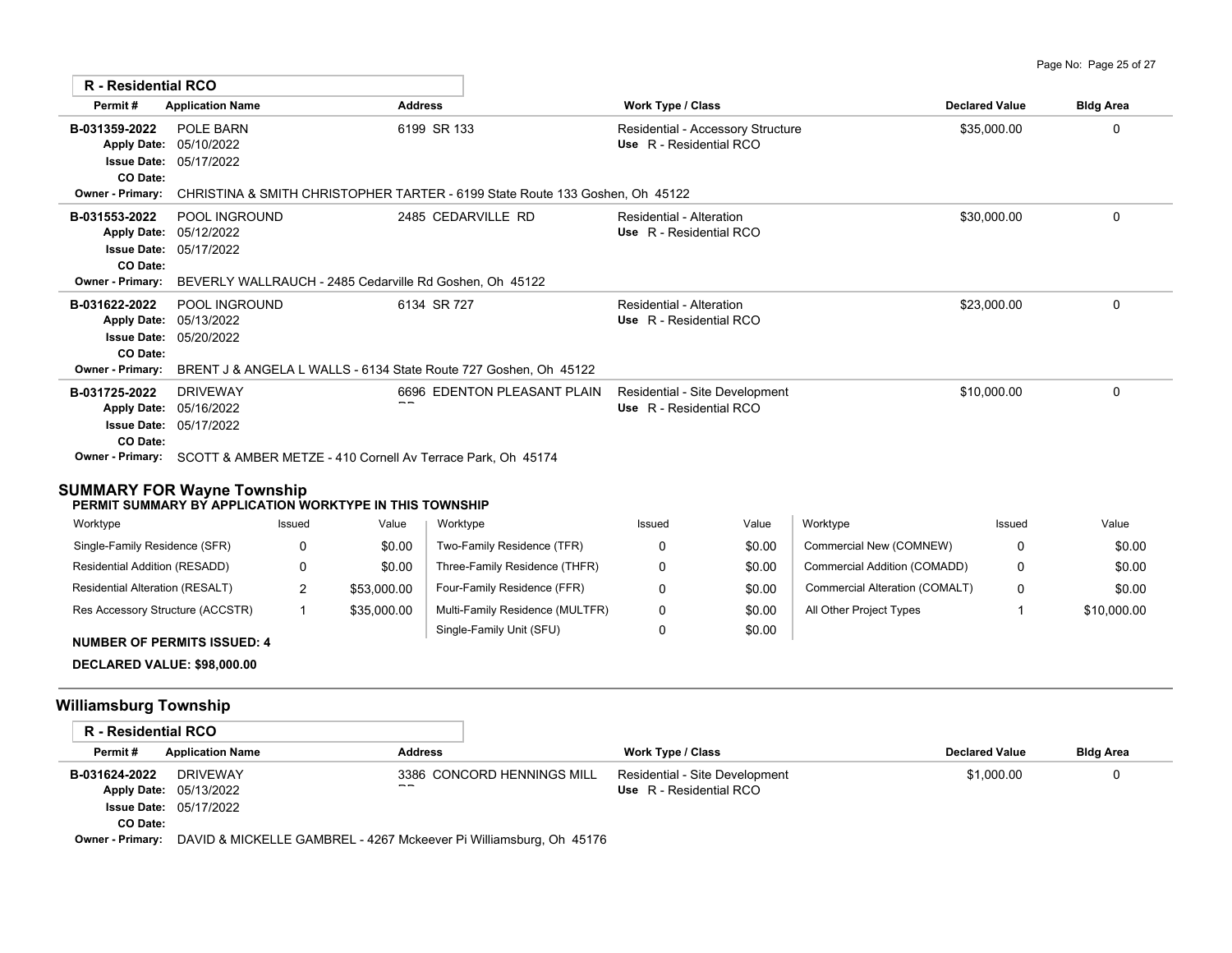## **SUMMARY FOR Williamsburg Township**

**PERMIT SUMMARY BY APPLICATION WORKTYPE IN THIS TOWNSHIP**

| Worktype                               | Issued | Value  | Worktype                        | Issued | Value  | Worktype                       | Issued | Value      |
|----------------------------------------|--------|--------|---------------------------------|--------|--------|--------------------------------|--------|------------|
| Single-Family Residence (SFR)          |        | \$0.00 | Two-Family Residence (TFR)      |        | \$0.00 | Commercial New (COMNEW)        |        | \$0.00     |
| Residential Addition (RESADD)          |        | \$0.00 | Three-Family Residence (THFR)   |        | \$0.00 | Commercial Addition (COMADD)   |        | \$0.00     |
| <b>Residential Alteration (RESALT)</b> |        | \$0.00 | Four-Family Residence (FFR)     |        | \$0.00 | Commercial Alteration (COMALT) |        | \$0.00     |
| Res Accessory Structure (ACCSTR)       |        | \$0.00 | Multi-Family Residence (MULTFR) |        | \$0.00 | All Other Project Types        |        | \$1,000.00 |
|                                        |        |        | Single-Family Unit (SFU)        |        | \$0.00 |                                |        |            |

# **NUMBER OF PERMITS ISSUED: 1**

**DECLARED VALUE: \$1,000.00**

## **Williamsburg Village**

| R - Residential RCO     |                                                        |                |                                |                       |                  |
|-------------------------|--------------------------------------------------------|----------------|--------------------------------|-----------------------|------------------|
| Permit#                 | <b>Application Name</b>                                | <b>Address</b> | <b>Work Type / Class</b>       | <b>Declared Value</b> | <b>Bldg Area</b> |
| B-031845-2022           | <b>HVAC REPLACEMENT</b>                                | 255 MAIN ST    | Residential - HVAC Replacement | \$5,000.00            |                  |
|                         | <b>Apply Date: 05/18/2022</b>                          |                | Use R - Residential RCO        |                       |                  |
|                         | <b>Issue Date: 05/18/2022</b>                          |                |                                |                       |                  |
| CO Date:                |                                                        |                |                                |                       |                  |
| <b>Owner - Primary:</b> | CHARITY SUE MCCOY - 255 Main St Williamsburg, Oh 45176 |                |                                |                       |                  |

## **SUMMARY FOR Williamsburg Village**

#### **PERMIT SUMMARY BY APPLICATION WORKTYPE IN THIS TOWNSHIP**

| Worktype                         | Issued | Value      | Worktype                        | Issued | Value  | Worktype                       | Issued | Value      |
|----------------------------------|--------|------------|---------------------------------|--------|--------|--------------------------------|--------|------------|
| Single-Family Residence (SFR)    | 0      | \$0.00     | Two-Family Residence (TFR)      |        | \$0.00 | Commercial New (COMNEW)        | 0      | \$0.00     |
| Residential Addition (RESADD)    | 0      | \$0.00     | Three-Family Residence (THFR)   |        | \$0.00 | Commercial Addition (COMADD)   | 0      | \$0.00     |
| Residential Alteration (RESALT)  |        | \$5,000.00 | Four-Family Residence (FFR)     |        | \$0.00 | Commercial Alteration (COMALT) | 0      | \$0.00     |
| Res Accessory Structure (ACCSTR) | 0      | \$0.00     | Multi-Family Residence (MULTFR) |        | \$0.00 | All Other Project Types        |        | \$5,000.00 |
|                                  |        |            | Single-Family Unit (SFU)        |        | \$0.00 |                                |        |            |

## **NUMBER OF PERMITS ISSUED: 1**

**DECLARED VALUE: \$5,000.00**

### **Summary For CLERMONT COUNTY PERMIT SUMMARY BY APPLICATION WORKTYPE IN THIS COUNTY**

| Worktype                         | Issued | Value          | Worktype                        | Issued | Value        | Worktvpe                       | Issued | Value        |
|----------------------------------|--------|----------------|---------------------------------|--------|--------------|--------------------------------|--------|--------------|
| Single-Family Residence (SFR)    | 27     | \$5.902.707.51 | Two-Family Residence (TFR)      |        | \$217,415.00 | Commercial New (COMNEW)        | 0      | \$0.00       |
| Residential Addition (RESADD)    | 13     | \$409,500.00   | Three-Family Residence (THFR)   |        | \$0.00       | Commercial Addition (COMADD)   | 0      | \$0.00       |
| Residential Alteration (RESALT)  | 67     | \$1.037.864.69 | Four-Family Residence (FFR)     |        | \$0.00       | Commercial Alteration (COMALT) | 32     | \$262,625.00 |
| Res Accessory Structure (ACCSTR) | 8      | \$338,200.00   | Multi-Family Residence (MULTFR) |        | \$0.00       | All Other Project Types        | 60     | \$824.761.69 |
|                                  |        |                | Single-Family Unit (SFU)        |        | \$0.00       |                                |        |              |

**NUMBER OF PERMITS ISSUED: 161**

**DECLARED VALUE: \$8,369,112.20**